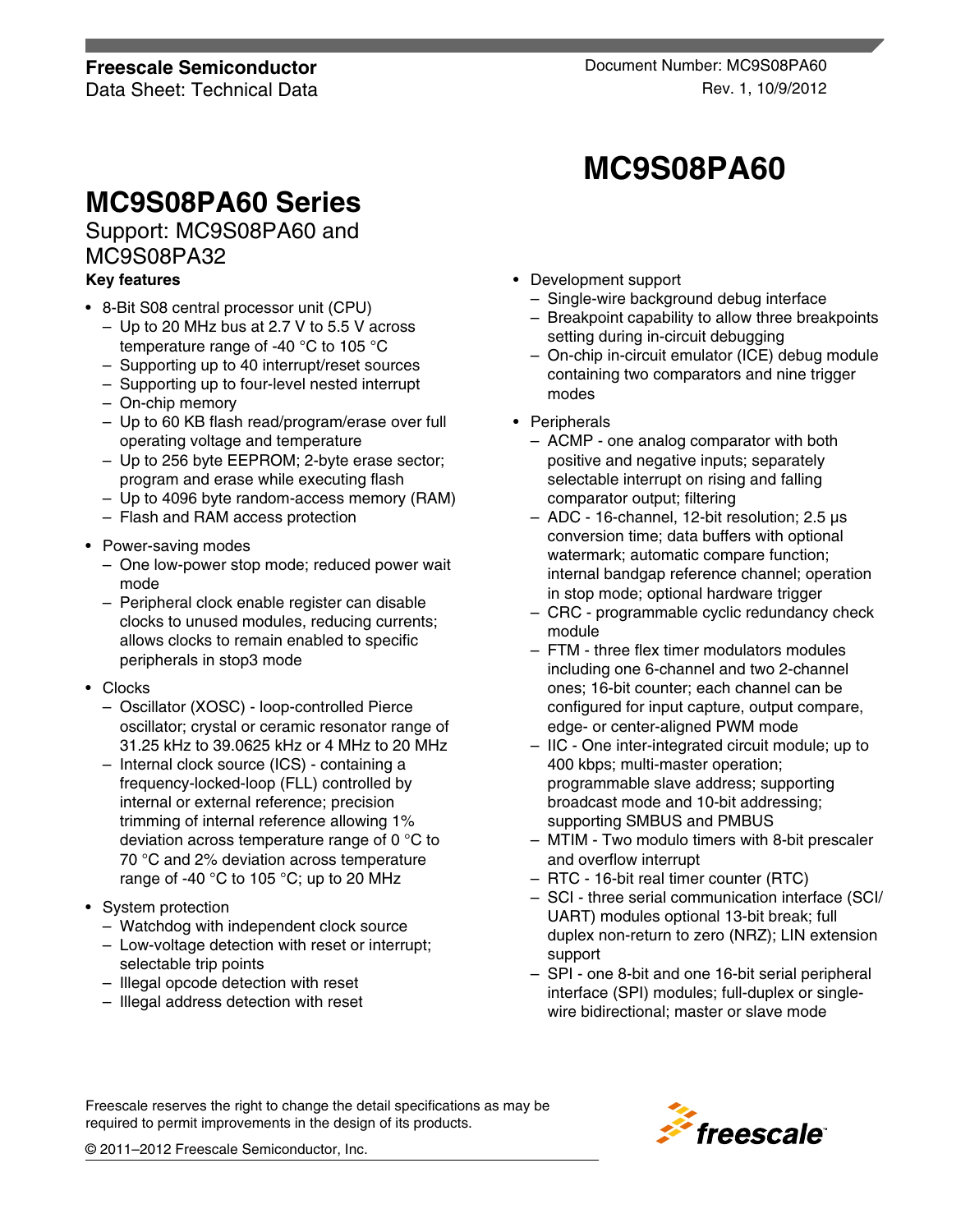- Input/Output
	- 57 GPIOs including one output-only pin
	- Two 8-bit keyboard interrupt modules (KBI)
	- Two true open-drain output pins
	- Eight, ultra-high current sink pins supporting 20 mA source/sink current
- Package options
	- 64-pin LQFP; 64-pin QFP
	- 48-pin LQFP
	- 44-pin LQFP
	- 32-pin LQFP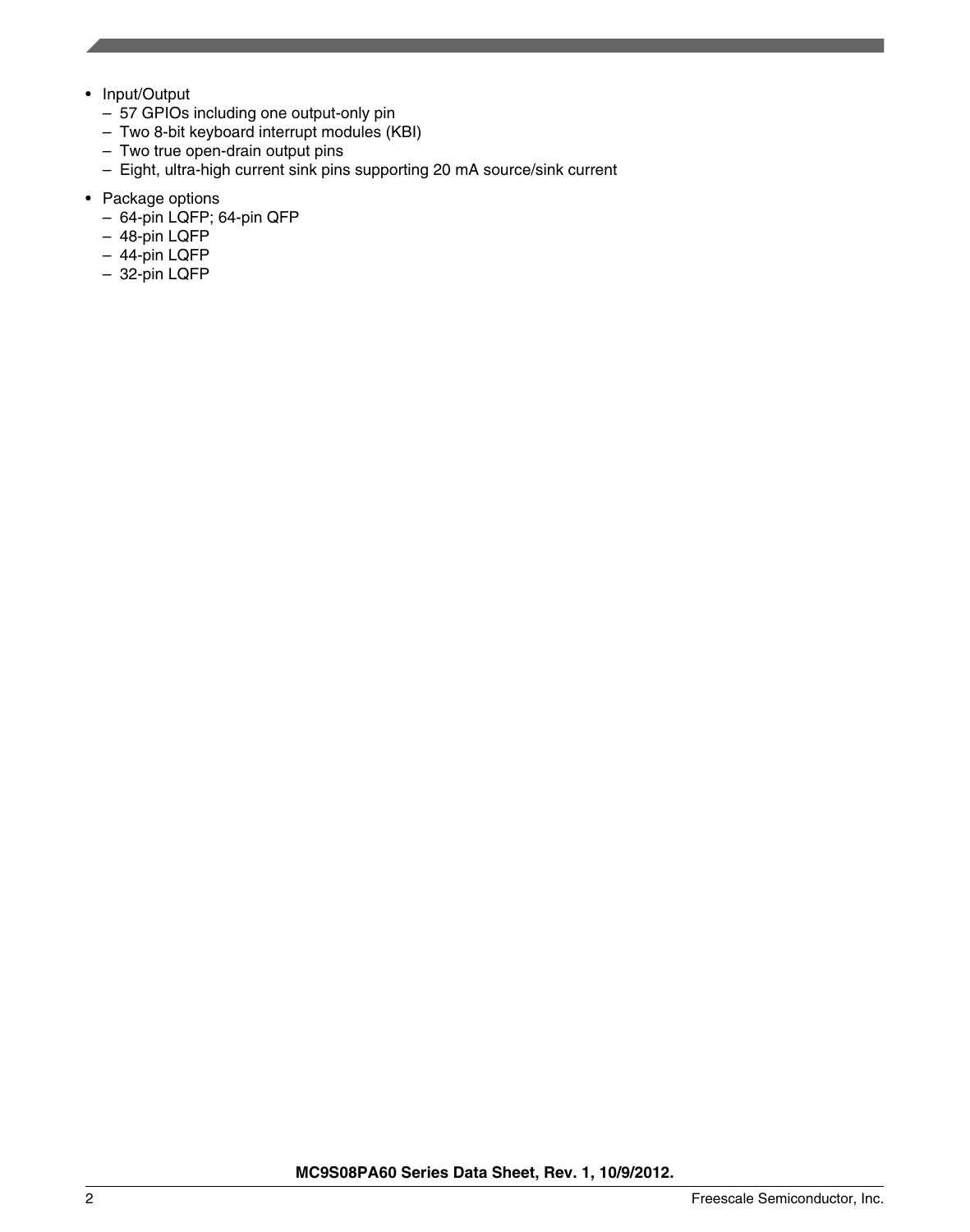# **Table of Contents**

|  | 1.1 |       |  |  |  |  |  |
|--|-----|-------|--|--|--|--|--|
|  |     |       |  |  |  |  |  |
|  | 2.1 |       |  |  |  |  |  |
|  |     |       |  |  |  |  |  |
|  |     |       |  |  |  |  |  |
|  |     |       |  |  |  |  |  |
|  |     |       |  |  |  |  |  |
|  |     |       |  |  |  |  |  |
|  |     |       |  |  |  |  |  |
|  |     |       |  |  |  |  |  |
|  |     |       |  |  |  |  |  |
|  |     |       |  |  |  |  |  |
|  |     |       |  |  |  |  |  |
|  | 5.1 |       |  |  |  |  |  |
|  |     | 5.1.1 |  |  |  |  |  |
|  |     |       |  |  |  |  |  |
|  |     | 5.1.3 |  |  |  |  |  |
|  |     |       |  |  |  |  |  |

|  | 5.2.1 |                                                          |  |
|--|-------|----------------------------------------------------------|--|
|  | 5.2.2 |                                                          |  |
|  | 5.2.3 |                                                          |  |
|  |       |                                                          |  |
|  |       |                                                          |  |
|  |       | 6 Peripheral operating requirements and behaviors17      |  |
|  |       | 6.1 External oscillator (XOSC) and ICS characteristics17 |  |
|  |       |                                                          |  |
|  |       |                                                          |  |
|  |       |                                                          |  |
|  |       | 6.3.2 Analog comparator (ACMP) electricals23             |  |
|  |       |                                                          |  |
|  |       |                                                          |  |
|  |       |                                                          |  |
|  |       |                                                          |  |
|  |       |                                                          |  |
|  |       | 8.1 Signal multiplexing and pin assignments28            |  |
|  |       |                                                          |  |
|  |       |                                                          |  |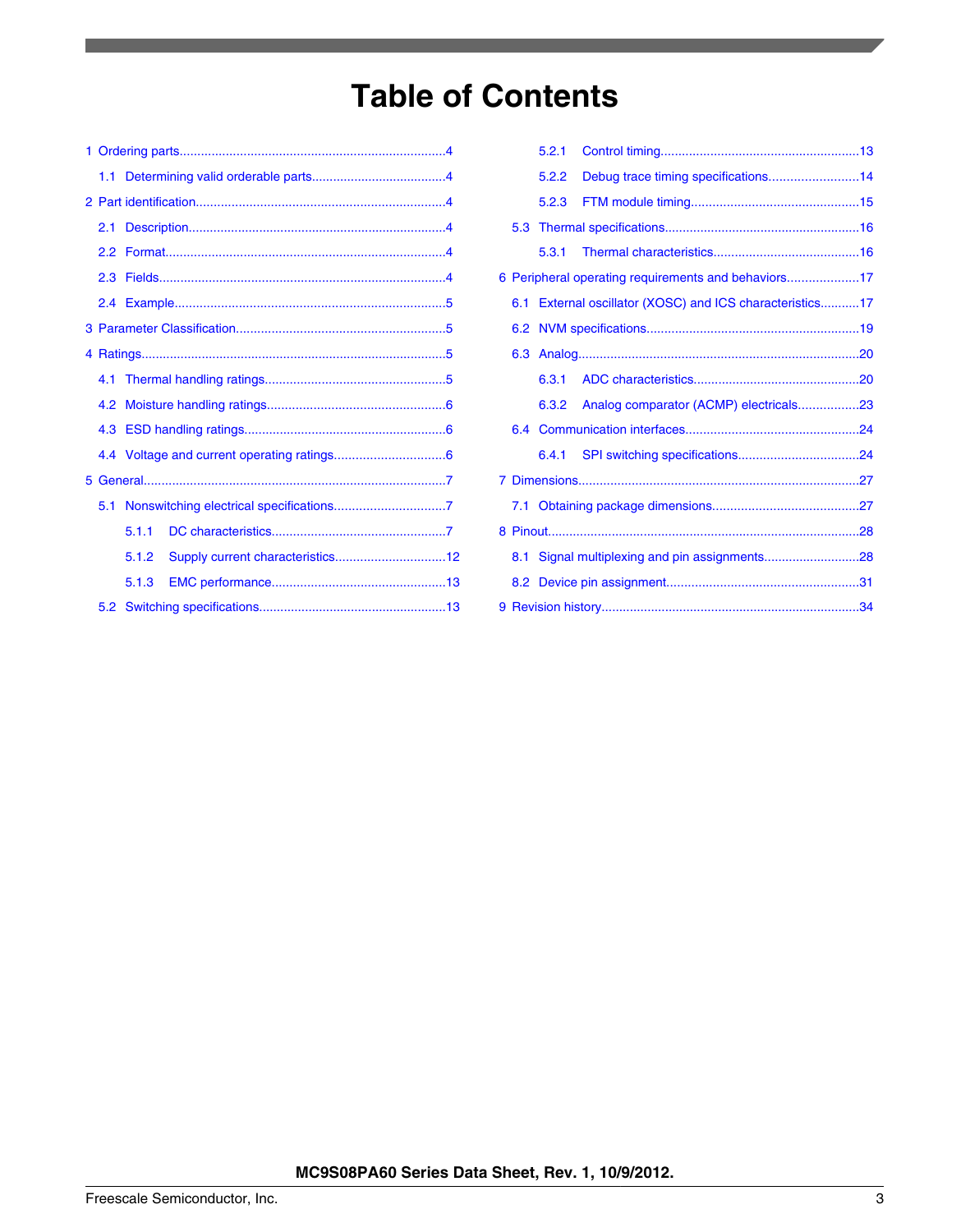#### <span id="page-3-0"></span>**Ordering parts 1**

## **1.1 Determining valid orderable parts**

Valid orderable part numbers are provided on the web. To determine the orderable part numbers for this device, go to [www.freescale.com](http://www.freescale.com) and perform a part number search for the following device numbers: PA60 and PA32.

# **Part identification 2**

## **2.1 Description**

Part numbers for the chip have fields that identify the specific part. You can use the values of these fields to determine the specific part you have received.

## **2.2 Format**

Part numbers for this device have the following format:

MC 9 S08 PA AA B CC

## **2.3 Fields**

This table lists the possible values for each field in the part number (not all combinations are valid):

| <b>Field</b> | <b>Description</b>           | <b>Values</b>                               |
|--------------|------------------------------|---------------------------------------------|
| <b>MC</b>    | <b>Qualification status</b>  | • MC = fully qualified, general market flow |
| و            | Memory                       |                                             |
| <b>S08</b>   | Core                         | • $S08 = 8$ -bit CPU                        |
| PA           | Device family                | $\bullet$ PA                                |
| AA           | Approximate flash size in KB | • 60 = 60 KB<br>• $32 = 32$ KB              |
| ١B           | Temperature range (°C)       | • $V = -40$ to 105                          |

*Table continues on the next page...*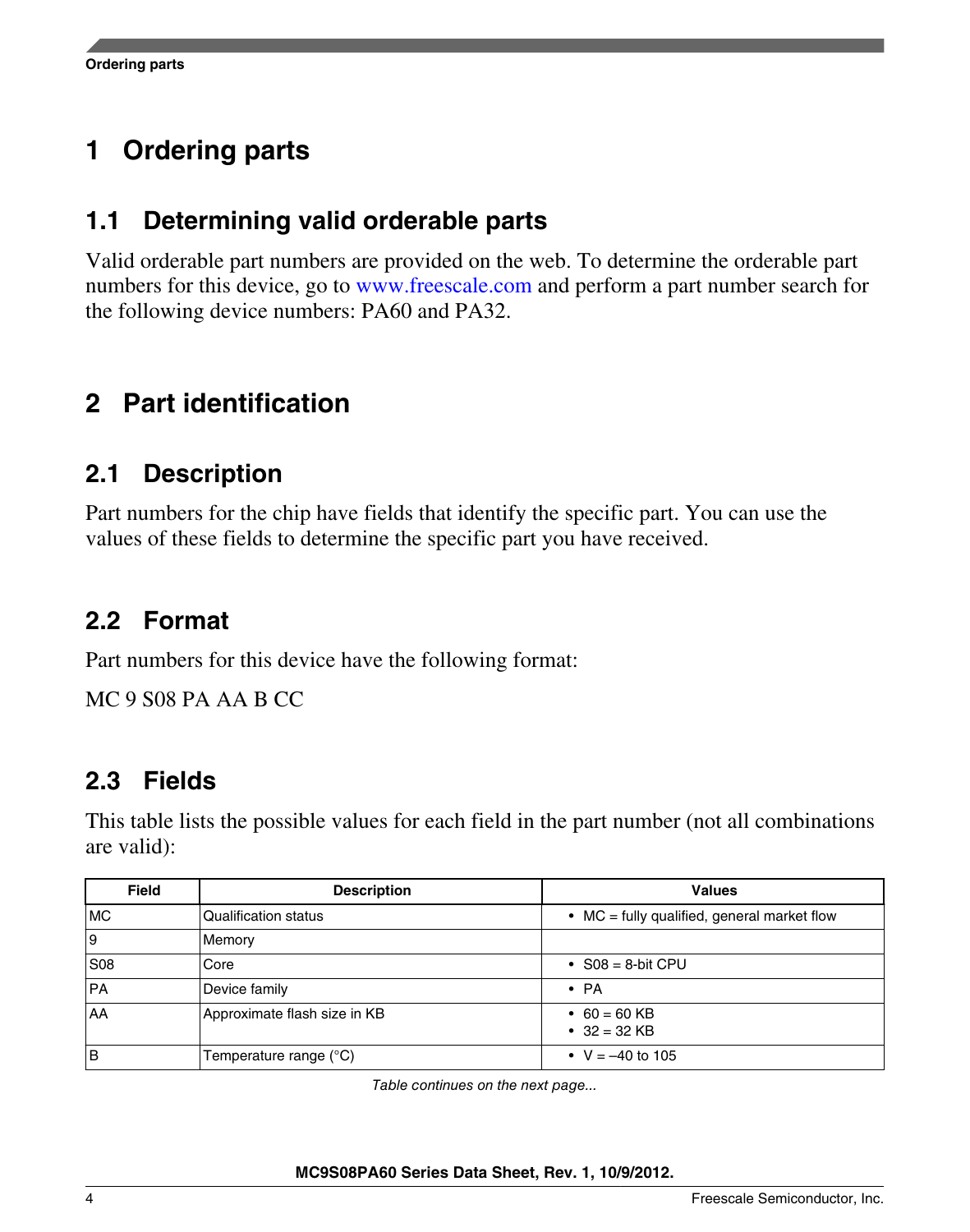**Parameter Classification**

<span id="page-4-0"></span>

| <b>Field</b> | <b>Description</b> | <b>Values</b>                                                                                                      |
|--------------|--------------------|--------------------------------------------------------------------------------------------------------------------|
| lcc          | Package designator | • $QH = 64$ -pin QFP<br>• LH = $64$ -pin LQFP<br>• LF = 48-pin LQFP<br>• $LD = 44$ -pin LQFP<br>• LC = 32-pin LQFP |

## **2.4 Example**

This is an example part number:

MC9S08PA60VQH

# **3 Parameter Classification**

The electrical parameters shown in this supplement are guaranteed by various methods. To give the customer a better understanding, the following classification is used and the parameters are tagged accordingly in the tables where appropriate:

|  |  | <b>Table 1. Parameter Classifications</b> |
|--|--|-------------------------------------------|
|--|--|-------------------------------------------|

| Those parameters are guaranteed during production testing on each individual device.                                                                                                                                      |
|---------------------------------------------------------------------------------------------------------------------------------------------------------------------------------------------------------------------------|
| Those parameters are achieved by the design characterization by measuring a statistically relevant sample size<br>across process variations.                                                                              |
| Those parameters are achieved by design characterization on a small sample size from typical devices under<br>typical conditions unless otherwise noted. All values shown in the typical column are within this category. |
| Those parameters are derived mainly from simulations.                                                                                                                                                                     |

### **NOTE**

The classification is shown in the column labeled "C" in the parameter tables where appropriate.

# **Ratings 4**

# **4.1 Thermal handling ratings**

| <b>Symbol</b>               | <b>Description</b>            | Min.  | Max. | Unit   | <b>Notes</b> |
|-----------------------------|-------------------------------|-------|------|--------|--------------|
| $\mathsf{T}_{\texttt{STG}}$ | Storage temperature           | $-55$ | 150  | $\sim$ |              |
| <b>SDR</b>                  | Solder temperature, lead-free |       | 260  | $\sim$ |              |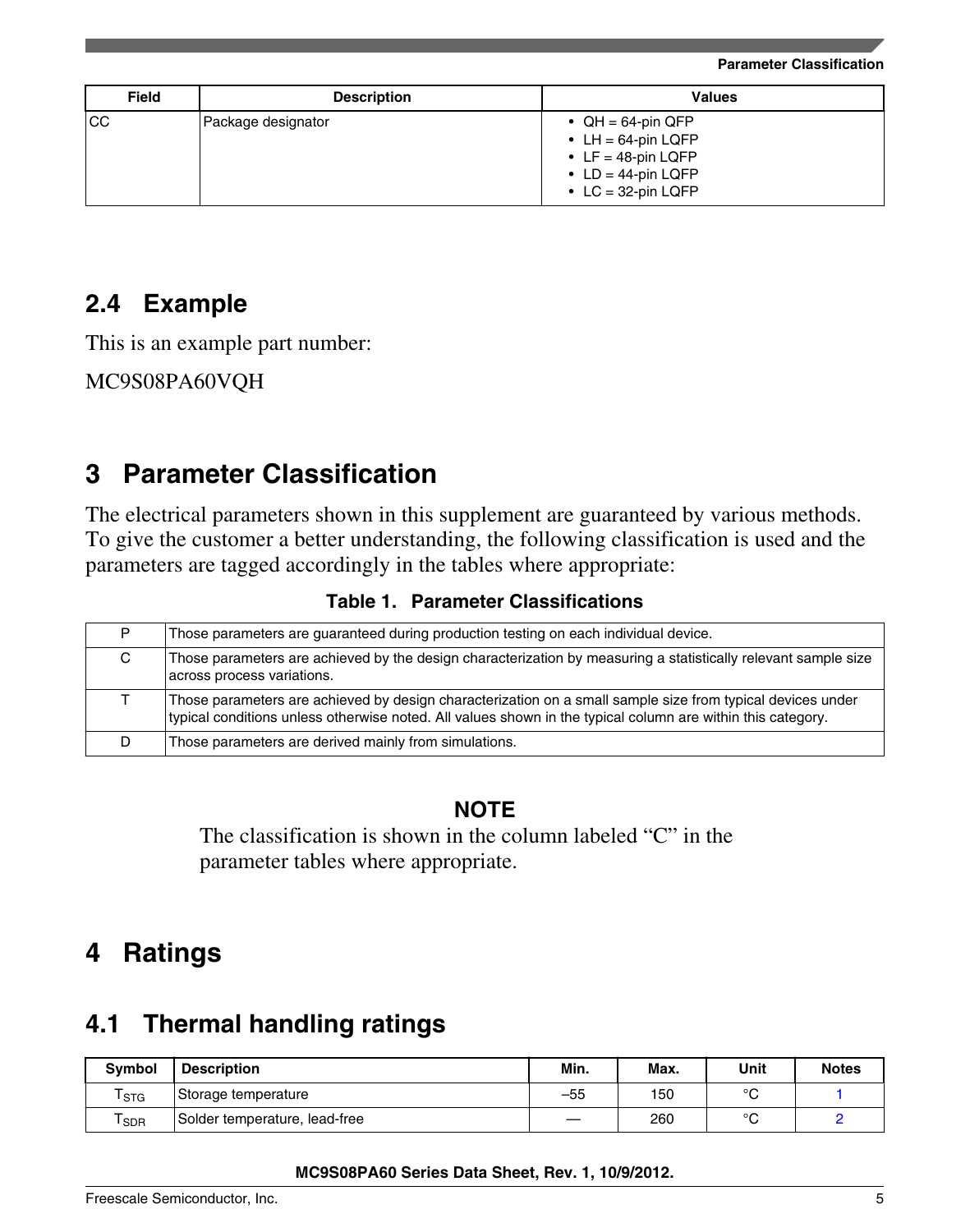### <span id="page-5-0"></span>**Ratings**

- 1. Determined according to JEDEC Standard JESD22-A103, *High Temperature Storage Life*.
- 2. Determined according to IPC/JEDEC Standard J-STD-020, *Moisture/Reflow Sensitivity Classification for Nonhermetic Solid State Surface Mount Devices*.

# **4.2 Moisture handling ratings**

| <b>Symbol</b> | <b>Description</b>         | Min. | Max. | Unit | <b>Notes</b> |
|---------------|----------------------------|------|------|------|--------------|
| MSL           | Moisture sensitivity level | __   |      |      |              |

1. Determined according to IPC/JEDEC Standard J-STD-020, *Moisture/Reflow Sensitivity Classification for Nonhermetic Solid State Surface Mount Devices*.

# **4.3 ESD handling ratings**

| <b>Symbol</b> | <b>Description</b>                                    | Min.    | Max.    | Unit | <b>Notes</b> |
|---------------|-------------------------------------------------------|---------|---------|------|--------------|
| $V_{HBM}$     | Electrostatic discharge voltage, human body model     | $-6000$ | $+6000$ |      |              |
| $\rm V_{CDM}$ | Electrostatic discharge voltage, charged-device model | $-500$  | $+500$  |      |              |
| <b>ILAT</b>   | Latch-up current at ambient temperature of 105°C      | $-100$  | $+100$  | mΑ   |              |

1. Determined according to JEDEC Standard JESD22-A114, *Electrostatic Discharge (ESD) Sensitivity Testing Human Body Model (HBM)*.

# **4.4 Voltage and current operating ratings**

Absolute maximum ratings are stress ratings only, and functional operation at the maxima is not guaranteed. Stress beyond the limits specified in below table may affect device reliability or cause permanent damage to the device. For functional operating conditions, refer to the remaining tables in this document.

This device contains circuitry protecting against damage due to high static voltage or electrical fields; however, it is advised that normal precautions be taken to avoid application of any voltages higher than maximum-rated voltages to this high-impedance circuit. Reliability of operation is enhanced if unused inputs are tied to an appropriate logic voltage level (for instance, either  $V_{SS}$  or  $V_{DD}$ ) or the programmable pullup resistor associated with the pin is enabled.

| <b>Symbol</b>    | <b>Description</b>                                    | Min.   | Max.           | Unit |
|------------------|-------------------------------------------------------|--------|----------------|------|
| V <sub>DD</sub>  | Supply voltage                                        | $-0.3$ | 5.8            |      |
| <b>I</b> DD      | Maximum current into $V_{DD}$                         |        | 120            | mA   |
| V <sub>DIO</sub> | Digital input voltage (except RESET, EXTAL, and XTAL) | $-0.3$ | $V_{DD} + 0.3$ |      |

*Table continues on the next page...*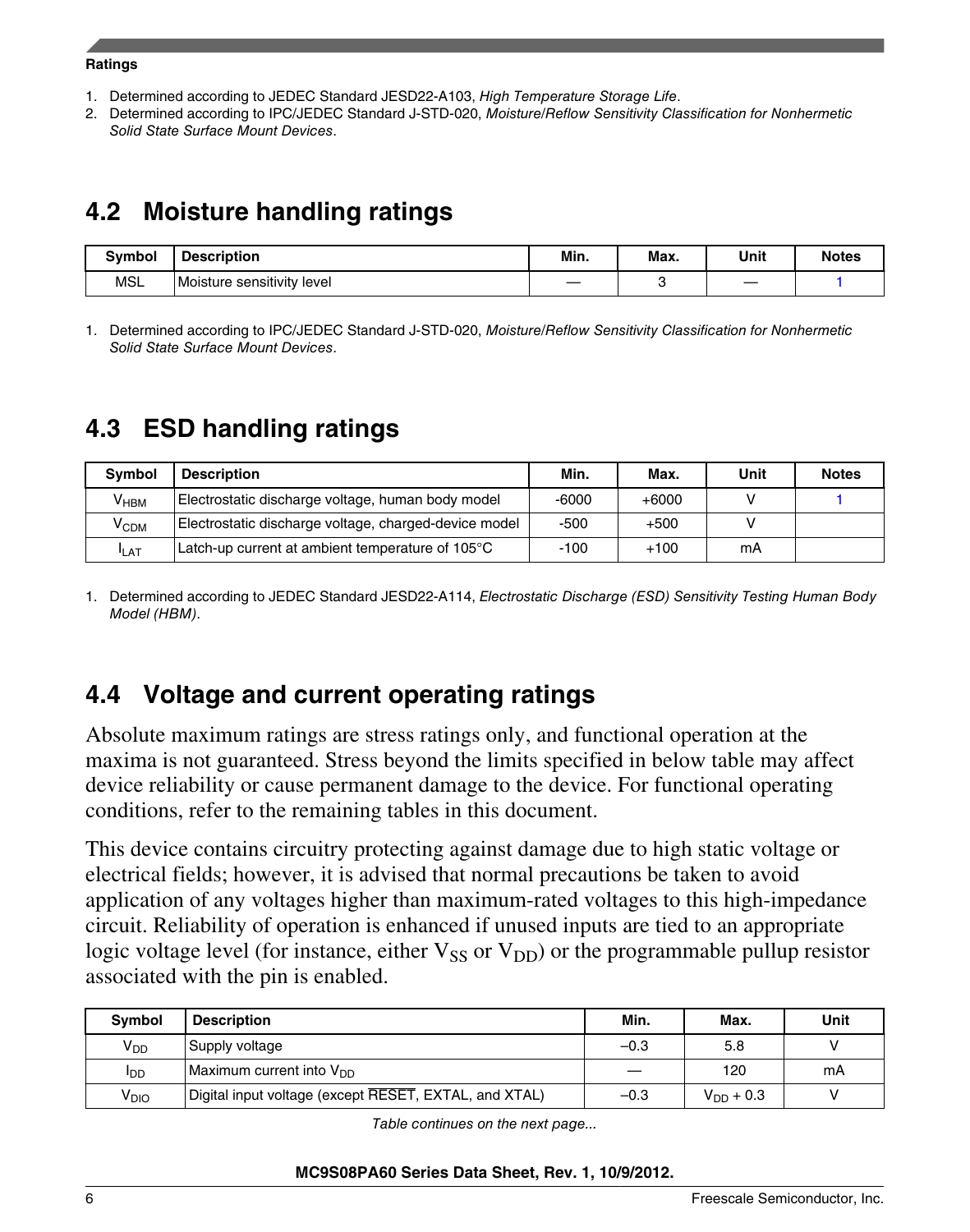**General**

<span id="page-6-0"></span>

| <b>Symbol</b>    | <b>Description</b>                                                           | Min.           | Max.           | Unit |
|------------------|------------------------------------------------------------------------------|----------------|----------------|------|
| V <sub>AIO</sub> | Analog <sup>1</sup> , RESET, EXTAL, and XTAL input voltage                   | $-0.3$         | $V_{DD} + 0.3$ |      |
| ID               | Instantaneous maximum current single pin limit (applies to all<br>port pins) | $-25$          | 25             | mA   |
| V <sub>dda</sub> | Analog supply voltage                                                        | $V_{DD} - 0.3$ | $V_{DD} + 0.3$ |      |

1. Analog pins are defined as pins that do not have an associated general purpose I/O port function.

#### **General 5**

#### **Nonswitching electrical specifications 5.1**

### **5.1.1 DC characteristics**

This section includes information about power supply requirements and I/O pin characteristics.

| Symbol           | C           | <b>Descriptions</b>    |                                        | Min                                  | Typical <sup>1</sup> | Max | Unit   |        |
|------------------|-------------|------------------------|----------------------------------------|--------------------------------------|----------------------|-----|--------|--------|
|                  |             |                        | Operating voltage                      |                                      | 2.7                  |     | 5.5    | V      |
| $V_{OH}$         | P           | Output high<br>voltage | All I/O pins, low-drive<br>strength    | 5 V, $I_{load}$ =<br>$-2$ mA         | $V_{DD} - 1.5$       |     |        | $\vee$ |
|                  | C           |                        |                                        | $3 V, Iload =$<br>$-0.6$ mA          | $V_{DD}$ - 0.8       |     |        | $\vee$ |
|                  | P           |                        | High current drive<br>pins, high-drive | 5 V, $I_{load}$ =<br>-20 mA          | $V_{DD} - 1.5$       |     |        | $\vee$ |
|                  | C           | strength               |                                        | $3 V, Iload =$<br>-6 mA              | $V_{DD}$ - 0.8       |     |        | $\vee$ |
| I <sub>OHT</sub> | D           | Output high            | Max total $I_{OH}$ for all             | 5 V                                  |                      |     | $-100$ | mA     |
|                  |             | current                | ports                                  | 3 V                                  |                      |     | -60    |        |
| $V_{OL}$         | P           | Output low<br>voltage  | All I/O pins, low-drive<br>strength    | 5 V, $I_{load} = 2$<br>mA            |                      |     | 1.5    | $\vee$ |
|                  | $\mathbf C$ |                        |                                        | $3 V, Iload =$<br>0.6 <sub>m</sub> A |                      |     | 0.8    | $\vee$ |
|                  | P           |                        | High current drive<br>pins, high-drive | 5 V, I <sub>load</sub><br>$=20$ mA   |                      |     | 1.5    | $\vee$ |
|                  | C           |                        | strength <sup>2</sup>                  | 3 V, $I_{load} = 6$<br>mA            |                      |     | 0.8    | $\vee$ |
| $I_{\text{OLT}}$ | D           | Output low             | Max total $I_{OL}$ for all             | 5 V                                  |                      |     | 100    | mA     |
|                  |             | current                | ports                                  | 3 V                                  |                      |     | 60     |        |

### **Table 2. DC characteristics**

*Table continues on the next page...*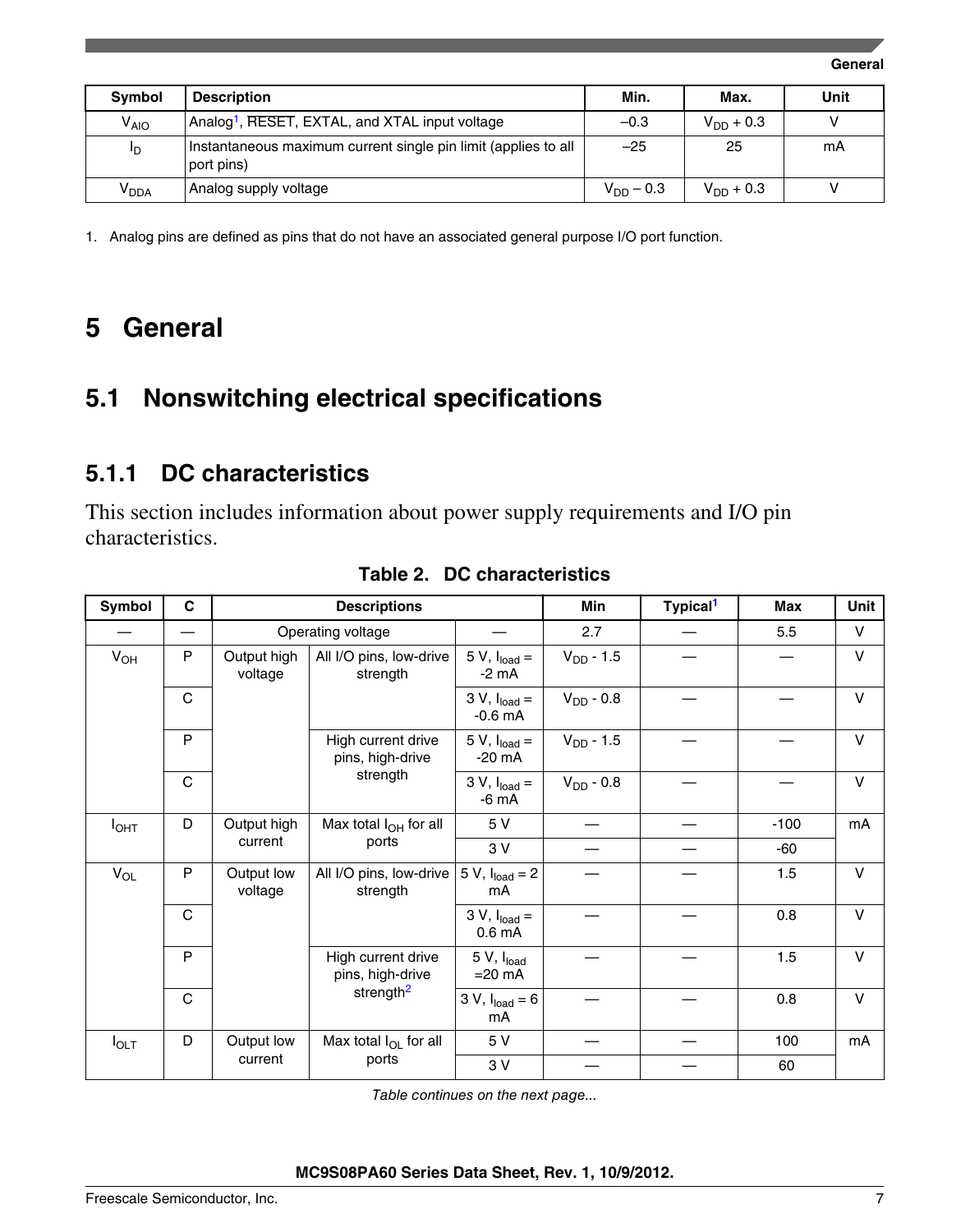<span id="page-7-0"></span>

| Symbol                      | C            |                                                                     | <b>Descriptions</b>                                                                     |                                  | <b>Min</b>           | Typical <sup>1</sup> | <b>Max</b>           | Unit        |
|-----------------------------|--------------|---------------------------------------------------------------------|-----------------------------------------------------------------------------------------|----------------------------------|----------------------|----------------------|----------------------|-------------|
| V <sub>IH</sub>             | P            | Input high                                                          | All digital inputs                                                                      | V <sub>DD</sub> > 4.1V           | $0.70 \times V_{DD}$ |                      |                      | $\vee$      |
|                             |              | voltage                                                             |                                                                                         | V <sub>DD</sub> > 2.7V           | $0.85 \times V_{DD}$ |                      |                      |             |
| $V_{IL}$                    | P            | Input low                                                           | All digital inputs                                                                      | V <sub>DD</sub> > 4.1V           |                      |                      | $0.35 \times V_{DD}$ | $\vee$      |
|                             |              | voltage                                                             |                                                                                         | $V_{DD} > 2.7V$                  |                      |                      | $0.30 \times V_{DD}$ |             |
| V <sub>hys</sub>            | $\mathsf{C}$ | Input<br>hysteresis                                                 | All digital inputs                                                                      |                                  | $0.06 \times V_{DD}$ |                      |                      | mV          |
| $   _n$                     | P            | Input leakage<br>current                                            | All input only pins<br>(per pin)                                                        | $V_{IN} = V_{DD}$ or<br>$V_{SS}$ |                      | 0.1                  | 1                    | μA          |
| II <sub>OZ</sub> I          | P            | Hi-Z (off-<br>state) leakage<br>current                             | All input/output (per<br>pin)                                                           | $V_{IN} = V_{DD}$ or<br>$V_{SS}$ |                      | 0.1                  | $\mathbf{1}$         | μA          |
| II <sub>OZTOT</sub> I       | $\mathsf{C}$ | <b>Total leakage</b><br>combined for<br>all inputs and<br>Hi-Z pins | All input only and I/O                                                                  | $V_{IN} = V_{DD}$ or<br>$V_{SS}$ |                      |                      | $\overline{2}$       | μA          |
| $R_{PU}$                    | P            | Pullup<br>resistors                                                 | All digital inputs,<br>when enabled (all I/O<br>pins other than PTA5/<br>IRQ/TCLK/RESET |                                  | 17.5                 |                      | 52.5                 | $k\Omega$   |
| $R_{PU}^3$                  | P            | Pullup<br>resistors                                                 | PTA5/IRQ/TCLK/<br><b>RESET</b>                                                          |                                  | 17.5                 |                      | 52.5                 | $k\Omega$   |
| $I_{IC}$                    | D            | DC injection                                                        | Single pin limit                                                                        | $V_{IN}$ < $V_{SS}$ ,            | $-0.2$               |                      | $\overline{2}$       | mA          |
|                             |              | current $4, 5, 6$                                                   | Total MCU limit,<br>includes sum of all<br>stressed pins                                | $V_{IN}$ > $V_{DD}$              | $-5$                 |                      | 25                   |             |
| $C_{\ln}$                   | $\mathbf C$  |                                                                     | Input capacitance, all pins                                                             |                                  |                      |                      | 8                    | pF          |
| $\mathsf{V}_{\mathsf{RAM}}$ | $\mathsf C$  |                                                                     | RAM retention voltage                                                                   |                                  | 2.0                  |                      |                      | $\mathsf V$ |

### **Table 2. DC characteristics (continued)**

1. Typical values are measured at 25 °C. Characterized, not tested.

- 2. Only PTB4, PTB5, PTD0, PTD1, PTE0, PTE1, PTH0, and PTH1 support ultra high current output.
- 3. The specified resistor value is the actual value internal to the device. The pullup value may appear higher when measured externally on the pin.
- 4. All functional non-supply pins, except for PTA5, are internally clamped to  $V_{SS}$  and  $V_{DD}$ .
- 5. Input must be current limited to the value specified. To determine the value of the required current-limiting resistor, calculate resistance values for positive and negative clamp voltages, then use the large one.
- 6. Power supply must maintain regulation within operating  $V_{DD}$  range during instantaneous and operating maximum current conditions. If the positive injection current (V<sub>In</sub> > V<sub>DD</sub>) is higher than I<sub>DD</sub>, the injection current may flow out of V<sub>DD</sub> and could result in external power supply going out of regulation. Ensure that external  $V_{DD}$  load will shunt current higher than maximum injection current when the MCU is not consuming power, such as no system clock is present, or clock rate is very low (which would reduce overall power consumption).

| Symbol                    | <b>Description</b>                                                       | Min | Typ  | Max | Unit |
|---------------------------|--------------------------------------------------------------------------|-----|------|-----|------|
| $\mathsf{V}_\mathsf{POR}$ | POR re-arm voltage <sup>1</sup>                                          | 1.5 | 1.75 | 2.0 |      |
| <b>VLVDH</b>              | Falling low-voltage detect<br>threshold - high range (LVDV<br>$= 1)^{2}$ | 4.2 | 4.3  | 4.4 |      |

### **Table 3. LVD and POR Specification**

*Table continues on the next page...*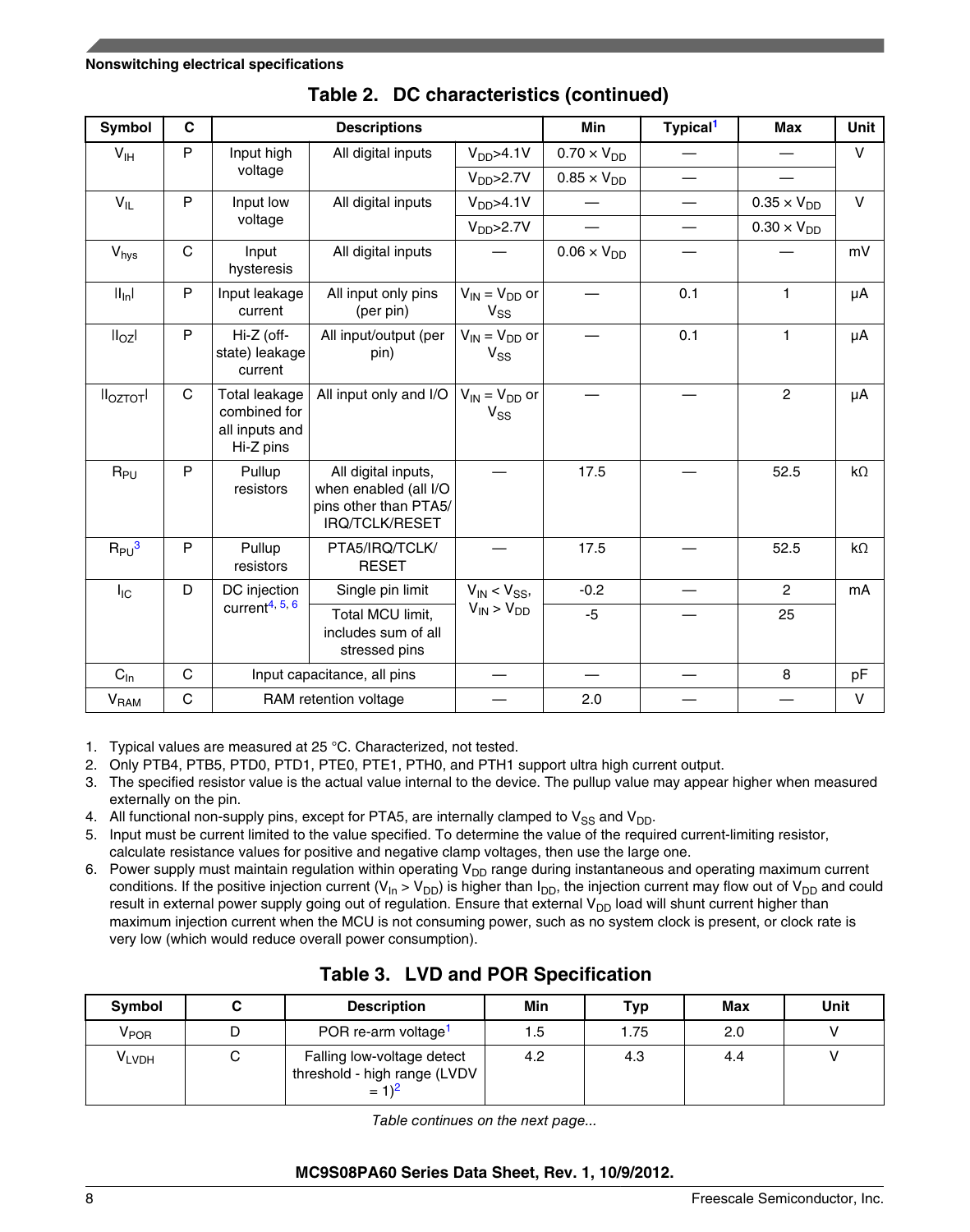<span id="page-8-0"></span>

| <b>Symbol</b>      | $\mathbf c$  |                                      | <b>Description</b>                                                                 | <b>Min</b> | <b>Typ</b> | <b>Max</b> | Unit        |
|--------------------|--------------|--------------------------------------|------------------------------------------------------------------------------------|------------|------------|------------|-------------|
| V <sub>LVW1H</sub> | $\mathsf{C}$ | Falling low-<br>voltage              | Level 1 falling<br>$(LVWV = 00)$                                                   | 4.3        | 4.4        | 4.5        | $\vee$      |
| VLVW2H             | $\mathsf{C}$ | warning<br>threshold -<br>high range | Level 2 falling<br>$(LVWV = 01)$                                                   | 4.5        | 4.5        | 4.6        | $\vee$      |
| V <sub>LVW3H</sub> | $\mathsf{C}$ |                                      | Level 3 falling<br>$(LVWV = 10)$                                                   | 4.6        | 4.6        | 4.7        | $\vee$      |
| VLVW4H             | $\mathsf{C}$ |                                      | Level 4 falling<br>$(LVWV = 11)$                                                   | 4.7        | 4.7        | 4.8        | $\mathsf V$ |
| $V_{HYSH}$         | $\mathsf{C}$ |                                      | High range low-voltage<br>detect/warning hysteresis                                |            | 100        |            | mV          |
| <b>VLVDL</b>       | $\mathbf C$  |                                      | Falling low-voltage detect<br>threshold - low range $(LVDV =$<br>$\left( 0\right)$ |            | 2.61       | 2.66       | $\vee$      |
| VLVDW1L            | $\mathbf C$  | Falling low-<br>voltage              | Level 1 falling<br>$(LVWV = 00)$                                                   | 2.62       | 2.7        | 2.78       | $\vee$      |
| VLVDW2L            | $\mathsf{C}$ | warning<br>threshold -<br>low range  | Level 2 falling<br>$(LVWV = 01)$                                                   | 2.72       | 2.8        | 2.88       | $\vee$      |
| <b>VLVDW3L</b>     | $\mathbf C$  |                                      | Level 3 falling<br>$(LVWV = 10)$                                                   | 2.82       | 2.9        | 2.98       | $\vee$      |
| VLVDW4L            | $\mathsf{C}$ |                                      | Level 4 falling<br>$(LVWV = 11)$                                                   | 2.92       | 3.0        | 3.08       | $\vee$      |
| VHYSDL             | $\mathbf C$  |                                      | Low range low-voltage detect<br>hysteresis                                         |            | 40         |            | mV          |
| V <sub>HYSWL</sub> | $\mathsf{C}$ |                                      | Low range low-voltage<br>warning hysteresis                                        |            | 80         |            | mV          |
| $V_{BG}$           | P            |                                      | Buffered bandgap output <sup>3</sup>                                               | 1.14       | 1.16       | 1.18       | V           |

|  | Table 3. LVD and POR Specification (continued) |  |  |  |
|--|------------------------------------------------|--|--|--|
|--|------------------------------------------------|--|--|--|

1. Maximum is highest voltage that POR is guaranteed.

2. Rising thresholds are falling threshold + hysteresis.

3. voltage Factory trimmed at  $V_{DD} = 5.0$  V, Temp = 25 °C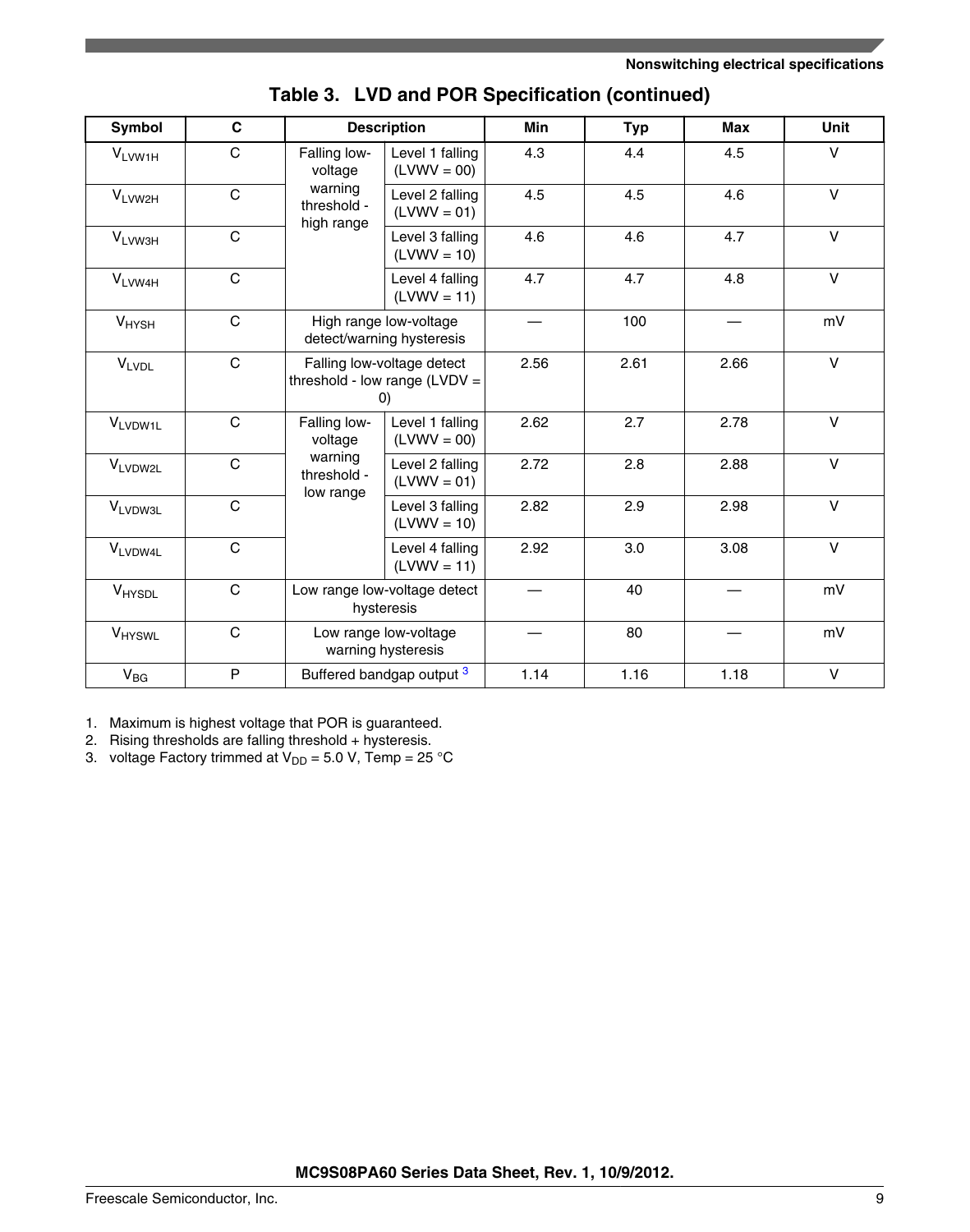

**Figure 2. Typical IOH Vs. VDD-VOH (High current drive)**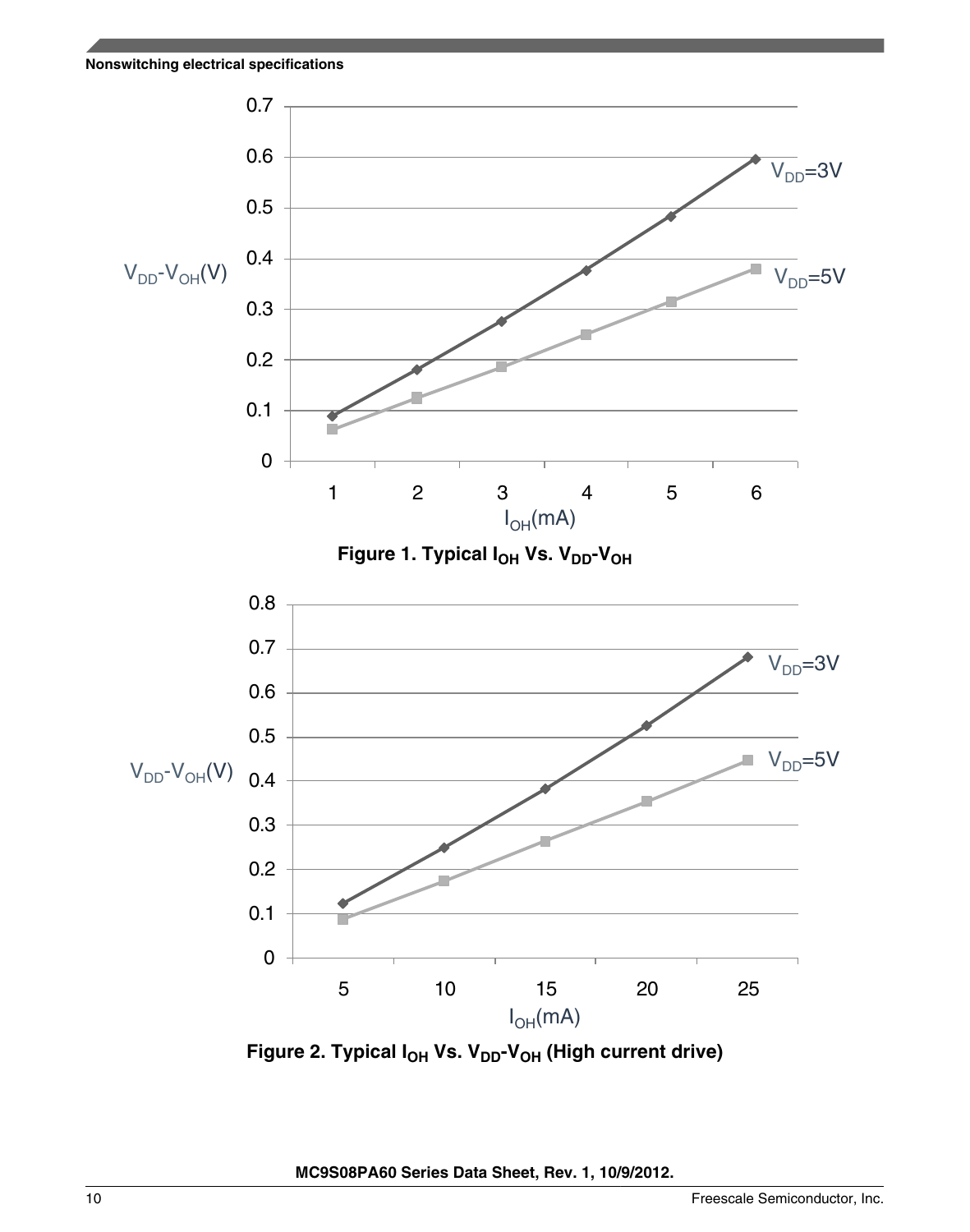

**Figure 4. Typical IOL Vs. VOL (High current drive)**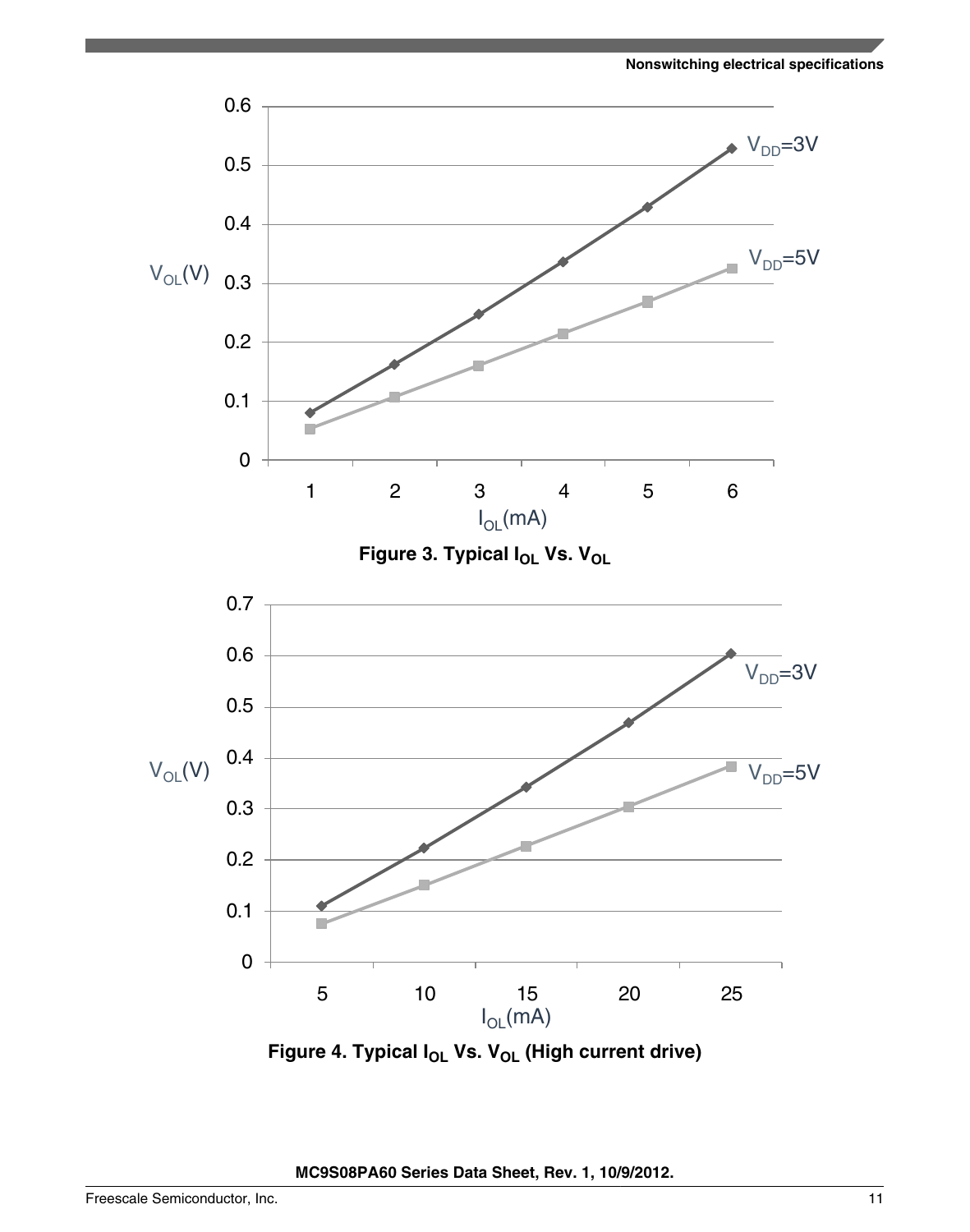## <span id="page-11-0"></span>**5.1.2 Supply current characteristics**

This section includes information about power supply current in various operating modes.

| <b>Num</b>     | $\mathbf{C}$ | <b>Parameter</b>                                                 | Symbol                 | <b>Bus Freq</b> | $V_{DD} (V)$              | Typical <sup>1</sup> | <b>Max</b>               | Unit | <b>Temp</b>   |
|----------------|--------------|------------------------------------------------------------------|------------------------|-----------------|---------------------------|----------------------|--------------------------|------|---------------|
| $\mathbf{1}$   | $\mathbf C$  | Run supply current FEI                                           | $RI_{DD}$              | 20 MHz          | 5                         | 12.6                 | $\overline{\phantom{0}}$ | mA   | -40 to 105 °C |
|                | $\mathsf{C}$ | mode, all modules on; run<br>from flash                          |                        | 10 MHz          |                           | 7.2                  |                          |      |               |
|                |              |                                                                  |                        | 1 MHz           |                           | 2.4                  |                          |      |               |
|                | C            |                                                                  |                        | 20 MHz          | 3                         | 9.6                  |                          |      |               |
|                | $\mathsf C$  |                                                                  |                        | 10 MHz          |                           | 6.1                  |                          |      |               |
|                |              |                                                                  |                        | 1 MHz           |                           | 2.1                  |                          |      |               |
| $\overline{2}$ | С            | Run supply current FEI                                           | $RI_{DD}$              | 20 MHz          | 5                         | 10.5                 |                          | mA   | -40 to 105 °C |
|                | $\mathsf{C}$ | mode, all modules off &<br>gated; run from flash                 |                        | 10 MHz          |                           | 6.2                  |                          |      |               |
|                |              |                                                                  |                        | 1 MHz           |                           | 2.3                  |                          |      |               |
|                | C            |                                                                  |                        | 20 MHz          | $\ensuremath{\mathsf{3}}$ | 7.4                  |                          |      |               |
|                | $\mathsf C$  |                                                                  |                        | 10 MHz          |                           | 5.0                  |                          |      |               |
|                |              |                                                                  |                        | 1 MHz           |                           | 2.0                  |                          |      |               |
| 3              | P            | Run supply current FBE                                           | RI <sub>DD</sub>       | 20 MHz          | 5                         | 12.1                 | 14.8                     | mA   | -40 to 105 °C |
|                | $\mathsf{C}$ | mode, all modules on; run<br>from RAM                            |                        | 10 MHz          |                           | 6.5                  |                          |      |               |
|                |              |                                                                  |                        | 1 MHz           |                           | 1.8                  |                          |      |               |
|                | ${\sf P}$    |                                                                  |                        | 20 MHz          | 3                         | 9.1                  | 11.8                     |      |               |
|                | $\mathsf C$  |                                                                  |                        | 10 MHz          |                           | 5.5                  |                          |      |               |
|                |              |                                                                  |                        | 1 MHz           |                           | 1.5                  |                          |      |               |
| $\overline{4}$ | ${\sf P}$    | Run supply current FBE                                           | $RI_{DD}$              | 20 MHz          | $\overline{5}$            | 9.8                  | 12.3                     | mA   | -40 to 105 °C |
|                | $\mathsf{C}$ | mode, all modules off &<br>gated; run from RAM                   |                        | 10 MHz          |                           | 5.4                  |                          |      |               |
|                |              |                                                                  |                        | 1 MHz           |                           | 1.6                  |                          |      |               |
|                | ${\sf P}$    |                                                                  |                        | 20 MHz          | 3                         | 6.9                  | 9.2                      |      |               |
|                | $\mathsf C$  |                                                                  |                        | 10 MHz          |                           | 4.4                  |                          |      |               |
|                |              |                                                                  |                        | 1 MHz           |                           | 1.4                  |                          |      |               |
| 5              | $\mathbf C$  | Wait mode current FEI                                            | <b>WI<sub>DD</sub></b> | 20 MHz          | 5                         | 7.8                  |                          | mA   | -40 to 105 °C |
|                | $\mathsf{C}$ | mode, all modules on                                             |                        | 10 MHz          |                           | 4.5                  |                          |      |               |
|                |              |                                                                  |                        | 1 MHz           |                           | 1.3                  |                          |      |               |
|                | $\mathsf C$  |                                                                  |                        | 20 MHz          | 3                         | 5.1                  |                          |      |               |
|                |              |                                                                  |                        | 10 MHz          |                           | 3.5                  |                          |      |               |
|                |              |                                                                  |                        | 1 MHz           |                           | 1.2                  |                          |      |               |
| $\,6\,$        | $\mathbf C$  | Stop3 mode supply                                                | S3I <sub>DD</sub>      |                 | 5                         | 3.8                  |                          | μA   | -40 to 105 °C |
|                | $\mathsf C$  | current no clocks active<br>(except 1 kHz LPO<br>$clock)^{2, 3}$ |                        |                 | 3                         | 3                    |                          |      | -40 to 105 °C |

**Table 4. Supply current characteristics**

*Table continues on the next page...*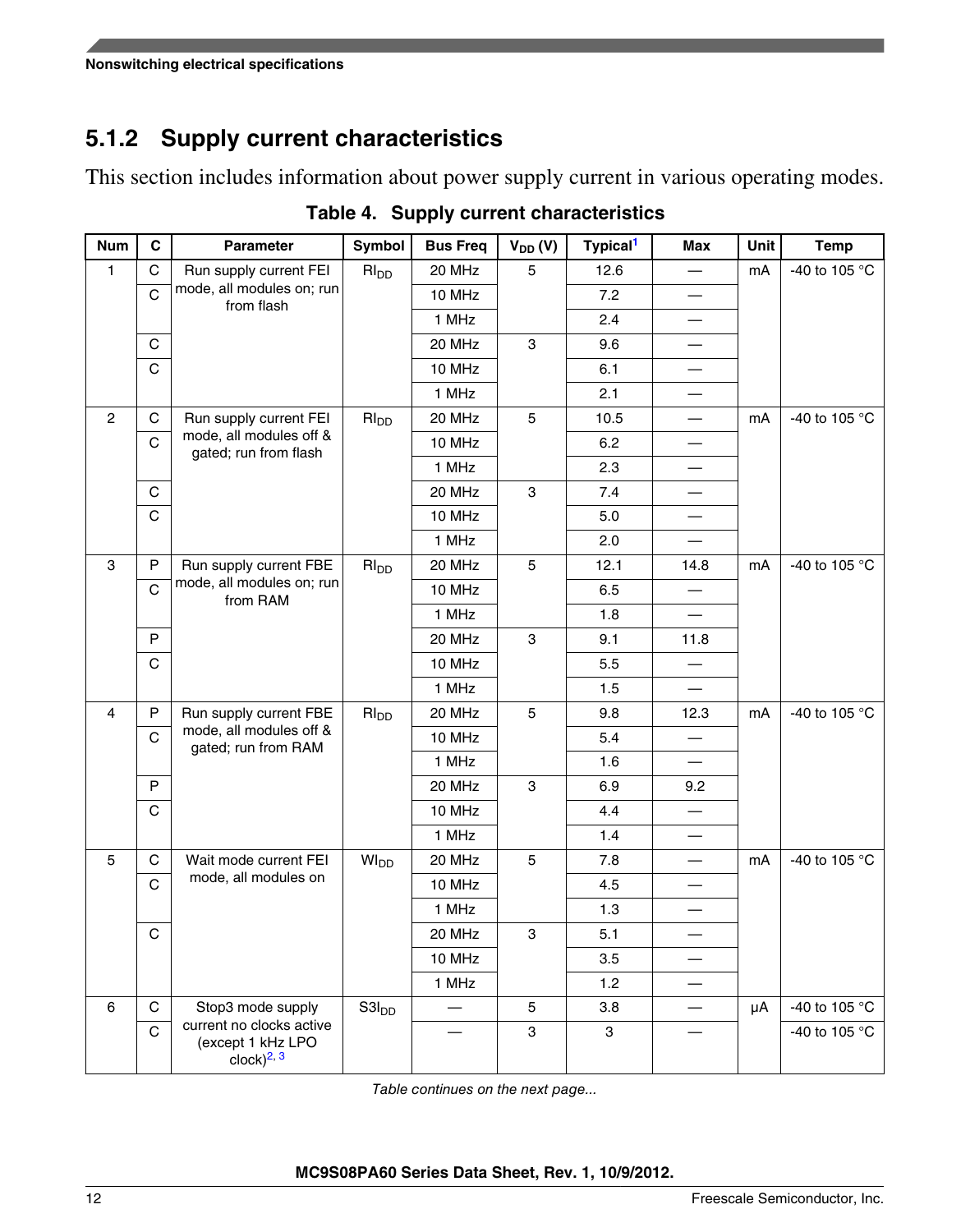<span id="page-12-0"></span>

| <b>Num</b> | C | <b>Parameter</b>       | Symbol | <b>Bus Freq</b> | $V_{DD} (V)$ | Typical <sup>1</sup> | <b>Max</b> | <b>Unit</b> | Temp                   |
|------------|---|------------------------|--------|-----------------|--------------|----------------------|------------|-------------|------------------------|
| 7          | C | ADC adder to stop3     |        |                 | 5            | 44                   |            | μA          | -40 to 105 $\degree$ C |
|            | C | $ADLPC = 1$            |        |                 | 3            | 40                   |            |             |                        |
|            |   | $ADLSMP = 1$           |        |                 |              |                      |            |             |                        |
|            |   | $ADCO = 1$             |        |                 |              |                      |            |             |                        |
|            |   | $MODE = 10B$           |        |                 |              |                      |            |             |                        |
|            |   | $ADICLK = 11B$         |        |                 |              |                      |            |             |                        |
| 8          | C | LVD adder to stop $34$ |        |                 | 5            | 130                  |            | μA          | -40 to 105 $\degree$ C |
|            | C |                        |        |                 | 3            | 125                  |            |             |                        |

**Table 4. Supply current characteristics (continued)**

1. Data in Typical column was characterized at 5.0 V, 25 °C or is typical recommended value.

2. RTC adder cause <1  $\mu$ A  $I_{DD}$  increase typically, RTC clock source is 1 kHz LPO clock.

3. ACMP adder cause <1  $\mu$ A  $I_{DD}$  increase typically.

4. LVD is periodically woken up from stop3 by 5% duty cycle. The period is equal to or less than 2 ms.

### **5.1.3 EMC performance**

Electromagnetic compatibility (EMC) performance is highly dependant on the environment in which the MCU resides. Board design and layout, circuit topology choices, location and characteristics of external components as well as MCU software operation all play a significant role in EMC performance. The system designer should consult Freescale applications notes such as AN2321, AN1050, AN1263, AN2764, and AN1259 for advice and guidance specifically targeted at optimizing EMC performance.

## **5.2 Switching specifications**

## **5.2.1 Control timing**

| <b>Num</b>     | C | Rating                                                                                                  | Symbol                     | Min                        | Typical <sup>1</sup> | Max  | <b>Unit</b> |
|----------------|---|---------------------------------------------------------------------------------------------------------|----------------------------|----------------------------|----------------------|------|-------------|
|                | P | Bus frequency ( $t_{\rm cyc} = 1/f_{\rm Bus}$ )                                                         | <sup>t</sup> Bus           | DC                         |                      | 20   | <b>MHz</b>  |
| $\overline{2}$ | P | Internal low power oscillator frequency                                                                 | $f_{LPO}$                  | 0.67                       | 1.0                  | 1.25 | <b>KHz</b>  |
| 3              | D | External reset pulse width                                                                              | t <sub>extrst</sub>        | $1.5 \times$               |                      |      | ns          |
|                |   |                                                                                                         |                            | I <sub>Self</sub> reset    |                      |      |             |
| 4              | D | Reset low drive                                                                                         | <b>T</b> <sub>rstdrv</sub> | $34 \times t_{\text{cyc}}$ |                      |      | ns          |
| 5              | D | BKGD/MS setup time after issuing background<br>debug force reset to enter user or BDM modes             | t <sub>MSSU</sub>          | 500                        |                      |      | ns          |
| 6              | D | BKGD/MS hold time after issuing background<br>debug force reset to enter user or BDM modes <sup>3</sup> | $t_{\mathsf{MSH}}$         | 100                        |                      |      | ns          |

### **Table 5. Control timing**

*Table continues on the next page...*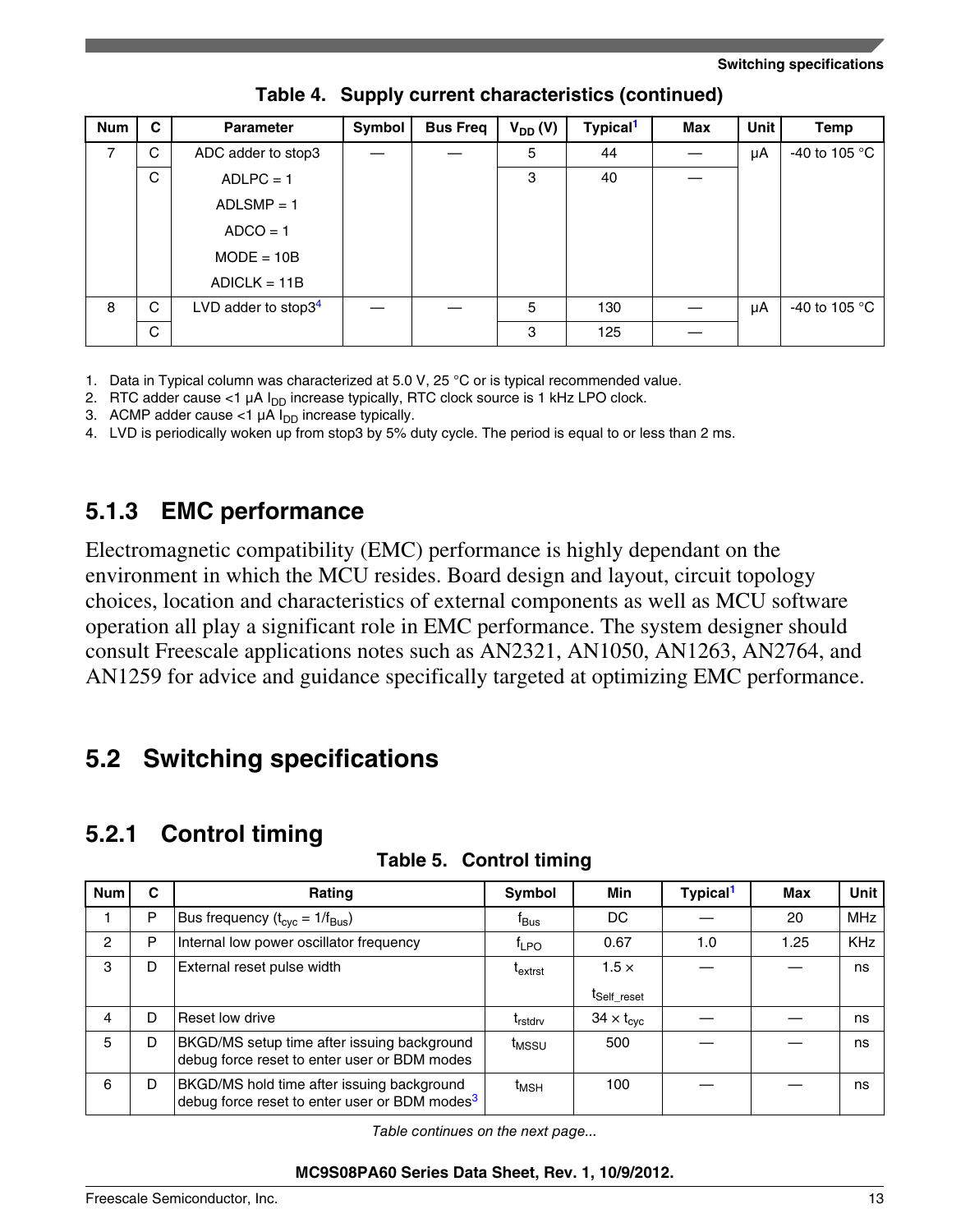<span id="page-13-0"></span>

| <b>Num</b> | C | Rating                                                                            |                                   | Symbol            | <b>Min</b>                  | Typical <sup>1</sup> | <b>Max</b> | Unit |
|------------|---|-----------------------------------------------------------------------------------|-----------------------------------|-------------------|-----------------------------|----------------------|------------|------|
| 7          | D | IRQ pulse width                                                                   | Asynchronous<br>path <sup>2</sup> | $t_{\text{ILIH}}$ | 100                         |                      |            | ns   |
|            | D |                                                                                   | Synchronous path                  | $t_{\text{HHL}}$  | $1.5 \times t_{\text{cyc}}$ |                      |            | ns   |
| 8          | D | Keyboard interrupt pulse<br>width                                                 | Asynchronous<br>path <sup>2</sup> | $t_{\text{ILIH}}$ | 100                         |                      |            | ns   |
|            | D |                                                                                   | Synchronous path                  | $t_{\text{HHL}}$  | $1.5 \times t_{\text{cyc}}$ |                      |            | ns   |
| 9          | C | Port rise and fall time -                                                         |                                   | t <sub>Rise</sub> |                             | 10.2                 |            | ns   |
|            | C | Normal drive strength<br>$(HDRVE_PTXx = 0)$ (load<br>$= 50 pF$                    |                                   | <sup>t</sup> Fall |                             | 9.5                  |            | ns   |
|            | C | Port rise and fall time -                                                         |                                   | t <sub>Rise</sub> |                             | 5.4                  |            | ns   |
|            | C | Extreme high drive<br>strength (HDRVE_PTXx =<br>1) (load = 50 $pF$ ) <sup>4</sup> |                                   | <sup>t</sup> Fall |                             | 4.6                  |            | ns   |

**Table 5. Control timing (continued)**

- 1. Typical values are based on characterization data at  $V_{DD} = 5.0$  V, 25 °C unless otherwise stated.
- 2. This is the shortest pulse that is guaranteed to be recognized as a reset pin request.
- 3. To enter BDM mode following a POR, BKGD/MS must be held low during the powerup and for a hold time of t<sub>MSH</sub> after  $V_{DD}$  rises above  $V_{LVD}$ .
- 4. Timing is shown with respect to 20%  $V_{DD}$  and 80%  $V_{DD}$  levels. Temperature range -40 °C to 105 °C.

RESET PIN



### **Figure 5. Reset timing**



**Figure 6. IRQ/KBIPx timing**

## **5.2.2 Debug trace timing specifications**

**Table 6. Debug trace operating behaviors**

| Symbol          | <b>Description</b>       | Min.                | Max.       | Unit |
|-----------------|--------------------------|---------------------|------------|------|
| $t_{\rm cyc}$   | Clock period             | Frequency dependent | <b>MHz</b> |      |
| t <sub>wl</sub> | Low pulse width          |                     |            | ns   |
| t <sub>wh</sub> | High pulse width         |                     |            | ns   |
| ιr              | Clock and data rise time |                     | З          | ns   |
| tŧ              | Clock and data fall time |                     | ົ<br>v     | ns   |

*Table continues on the next page...*

### **MC9S08PA60 Series Data Sheet, Rev. 1, 10/9/2012.**

Ξ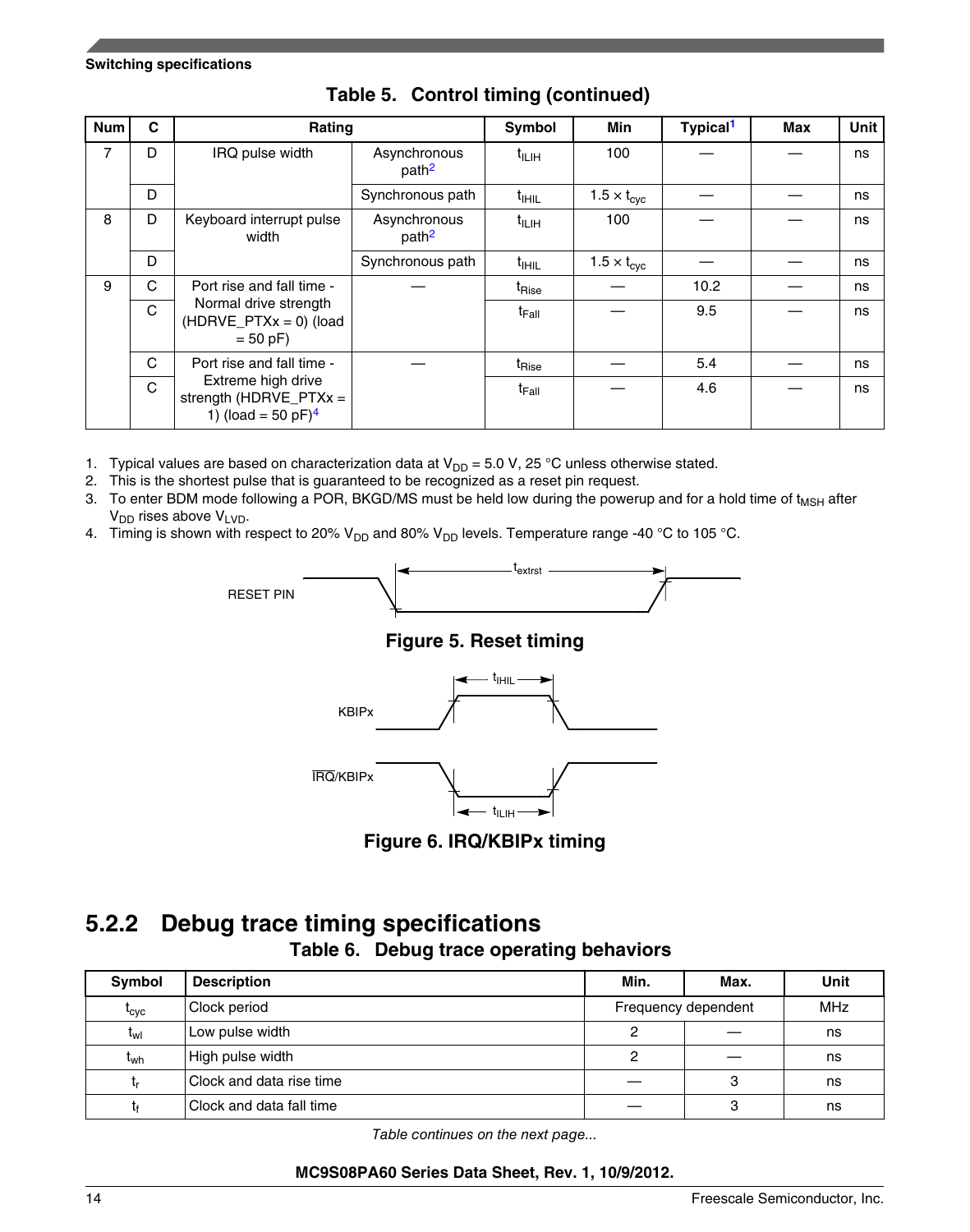<span id="page-14-0"></span>

| <b>Symbol</b> | <b>Description</b> | Min. | Max. | Unit |
|---------------|--------------------|------|------|------|
| ιc            | Data setup         |      |      | ns   |
| Կի            | Data hold          |      |      | ns   |

**Table 6. Debug trace operating behaviors (continued)**



**Figure 7. TRACE\_CLKOUT specifications**



**Figure 8. Trace data specifications**

### **5.2.3 FTM module timing**

Synchronizer circuits determine the shortest input pulses that can be recognized or the fastest clock that can be used as the optional external source to the timer counter. These synchronizers operate from the current bus rate clock.

**Table 7. FTM input timing**

| No.            | C | <b>Function</b>              | Symbol                                                  | Min | Max                | Unit              |
|----------------|---|------------------------------|---------------------------------------------------------|-----|--------------------|-------------------|
|                | D | External clock<br>frequency  | $f_{\sf TCLK}$                                          | 0   | $f_{\text{Bus}}/4$ | Hz                |
| $\overline{c}$ | D | External clock<br>period     | $t_{\text{TCLK}}$                                       | 4   |                    | <b>L</b> cyc      |
| 3              | D | External clock<br>high time  | $t_{\sf cIkh}$                                          | 1.5 |                    | <b>L</b> cyc      |
| 4              | D | External clock<br>low time   | $\mathsf{t}_{\mathsf{c}\mathsf{l}\mathsf{k}\mathsf{l}}$ | 1.5 |                    | $\rm t_{\rm cyc}$ |
| 5              | D | Input capture<br>pulse width | t <sub>ICPW</sub>                                       | 1.5 |                    | $\iota_{\rm cyc}$ |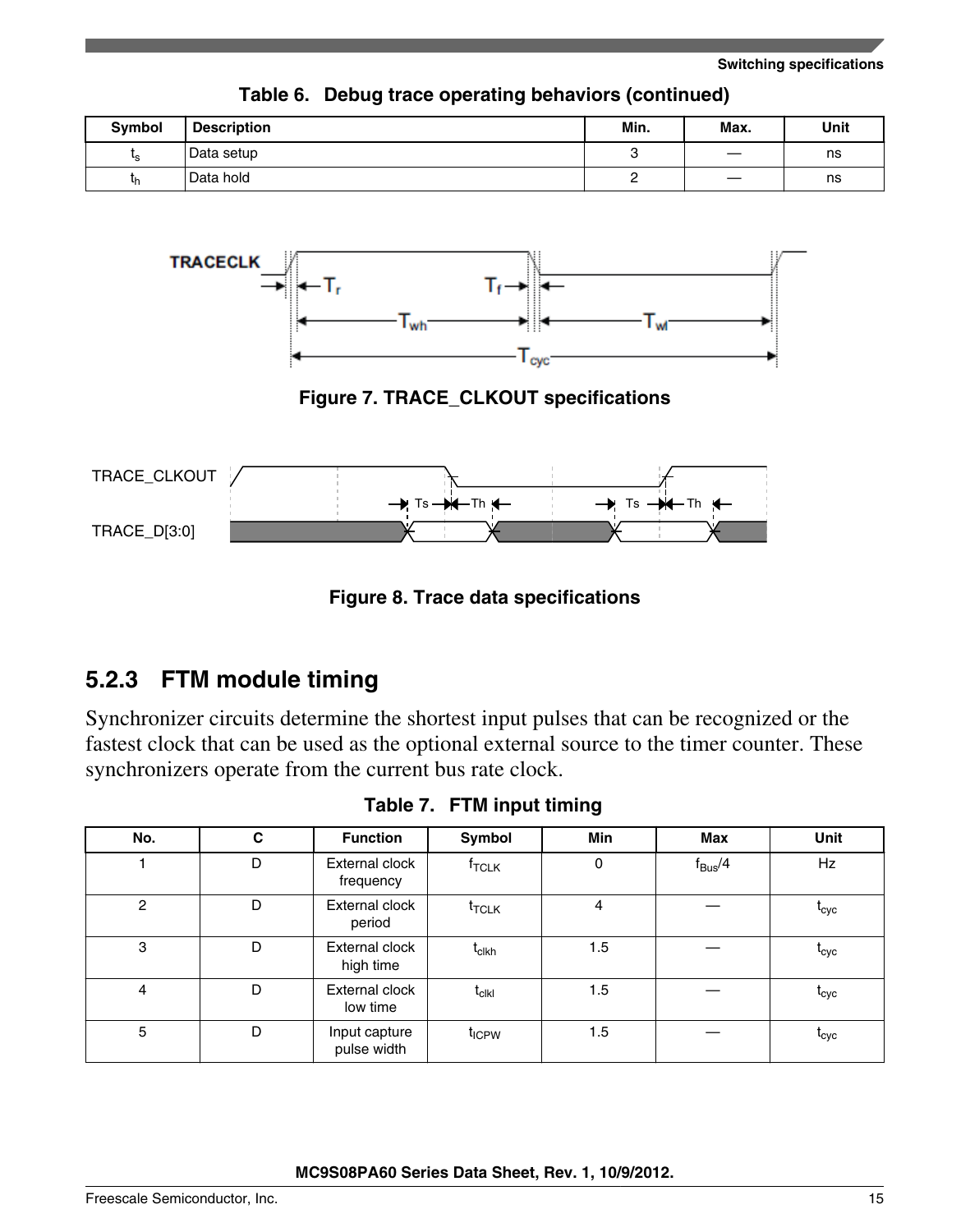<span id="page-15-0"></span>



**Figure 10. Timer input capture pulse**

# **Thermal specifications 5.3**

## **5.3.1 Thermal characteristics**

This section provides information about operating temperature range, power dissipation, and package thermal resistance. Power dissipation on I/O pins is usually small compared to the power dissipation in on-chip logic and voltage regulator circuits, and it is userdetermined rather than being controlled by the MCU design. To take  $P_{I/O}$  into account in power calculations, determine the difference between actual pin voltage and  $V_{SS}$  or  $V_{DD}$ and multiply by the pin current for each I/O pin. Except in cases of unusually high pin current (heavy loads), the difference between pin voltage and  $V_{SS}$  or  $V_{DD}$  will be very small.

| Rating                                    | Symbol        | Value      | <b>Unit</b>   |  |  |  |  |
|-------------------------------------------|---------------|------------|---------------|--|--|--|--|
| Operating temperature range<br>(packaged) | $T_A$         | -40 to 105 | $^{\circ}C$   |  |  |  |  |
| Junction temperature range                | TJ            | -40 to 150 | $^{\circ}C$   |  |  |  |  |
| Thermal resistance single-layer board     |               |            |               |  |  |  |  |
| 64-pin LQFP                               | $\theta_{JA}$ | 71         | $\degree$ C/W |  |  |  |  |
| 64-pin QFP                                | $\theta_{JA}$ | 61         | $\degree$ C/W |  |  |  |  |
| 48-pin LQFP                               | $\theta_{JA}$ | 81         | $\degree$ C/W |  |  |  |  |
| 44-pin LQFP                               | $\theta_{JA}$ | 75         | $\degree$ C/W |  |  |  |  |
| 32-pin LQFP                               | $\theta_{JA}$ | 86         | $\degree$ C/W |  |  |  |  |

|  | Table 8. Thermal characteristics |
|--|----------------------------------|
|  |                                  |

*Table continues on the next page...*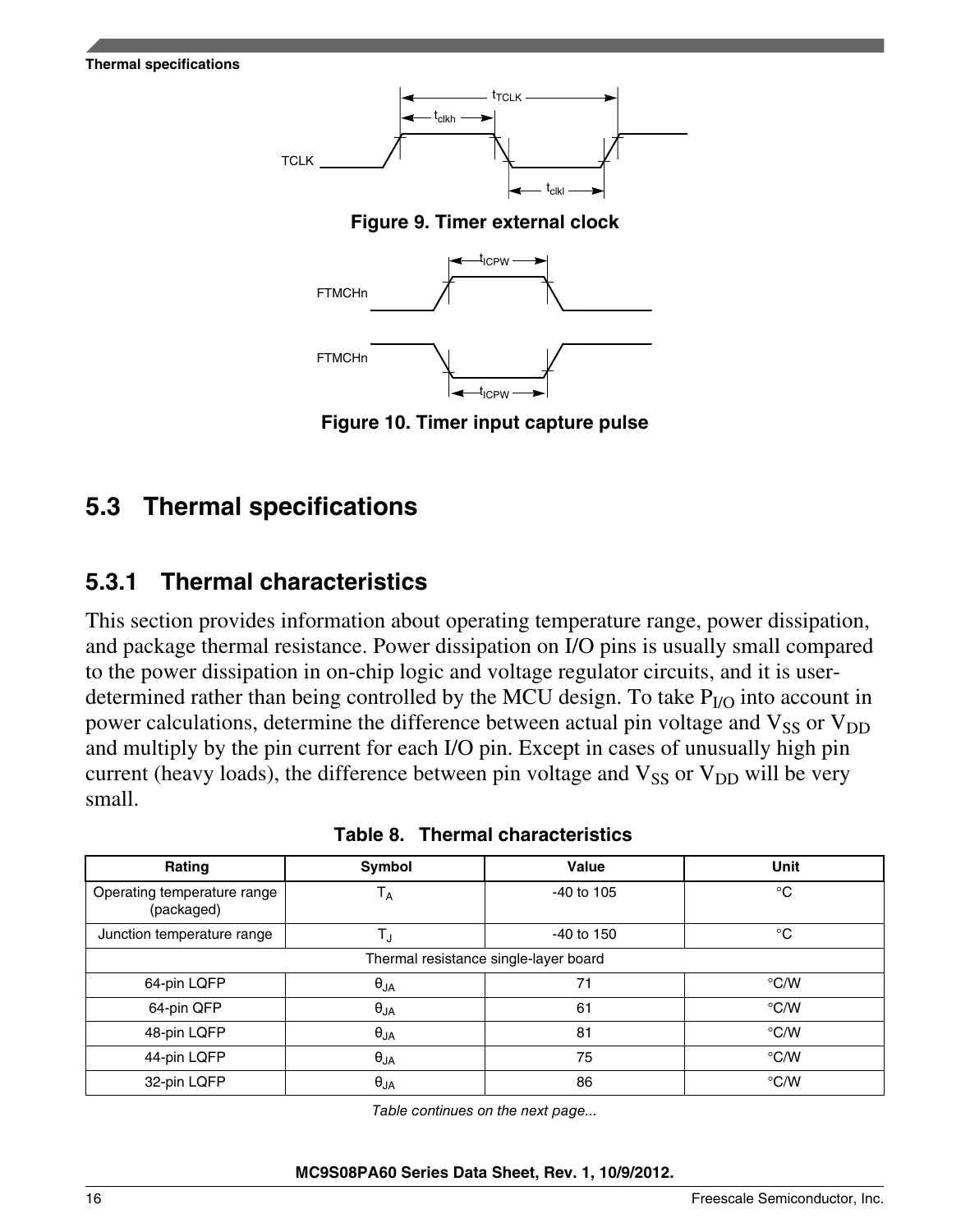<span id="page-16-0"></span>

| Rating      | Symbol                 | Value                               | <b>Unit</b>   |
|-------------|------------------------|-------------------------------------|---------------|
|             |                        | Thermal resistance four-layer board |               |
| 64-pin LQFP | $\theta_{JA}$          | 53                                  | $\degree$ C/W |
| 64-pin QFP  | $\theta_{\mathsf{JA}}$ | 47                                  | $\degree$ C/W |
| 48-pin LQFP | $\theta_{JA}$          | 57                                  | $\degree$ C/W |
| 44-pin LQFP | $\theta_{JA}$          | 53                                  | $\degree$ C/W |
| 32-pin LQFP | $\theta_{\mathsf{JA}}$ | 57                                  | $\degree$ C/W |

**Table 8. Thermal characteristics (continued)**

The average chip-junction temperature  $(T_J)$  in  $\mathrm{C}$  can be obtained from:

 $T_J = T_A + (P_D \times \theta_{JA})$ 

Where:

 $T_A$  = Ambient temperature,  $\degree$ C

 $\theta_{JA}$  = Package thermal resistance, junction-to-ambient,  $\partial$ C/W

 $P_D = P_{int} + P_{I/O}$ 

 $P_{int} = I_{DD} \times V_{DD}$ , Watts - chip internal power

 $P<sub>I/O</sub>$  = Power dissipation on input and output pins - user determined

For most applications,  $P_{I/O} \ll P_{int}$  and can be neglected. An approximate relationship between  $P_D$  and  $T_J$  (if  $P_{I/O}$  is neglected) is:

 $P_D = K \div (T_J + 273 \degree C)$ 

Solving the equations above for K gives:

 $K = P_D \times (T_A + 273 \degree C) + \theta_{JA} \times (P_D)^2$ 

where K is a constant pertaining to the particular part. K can be determined by measuring  $P_D$  (at equilibrium) for an known  $T_A$ . Using this value of K, the values of  $P_D$  and  $T_J$  can be obtained by solving the above equations iteratively for any value of  $T_A$ .

# **6 Peripheral operating requirements and behaviors**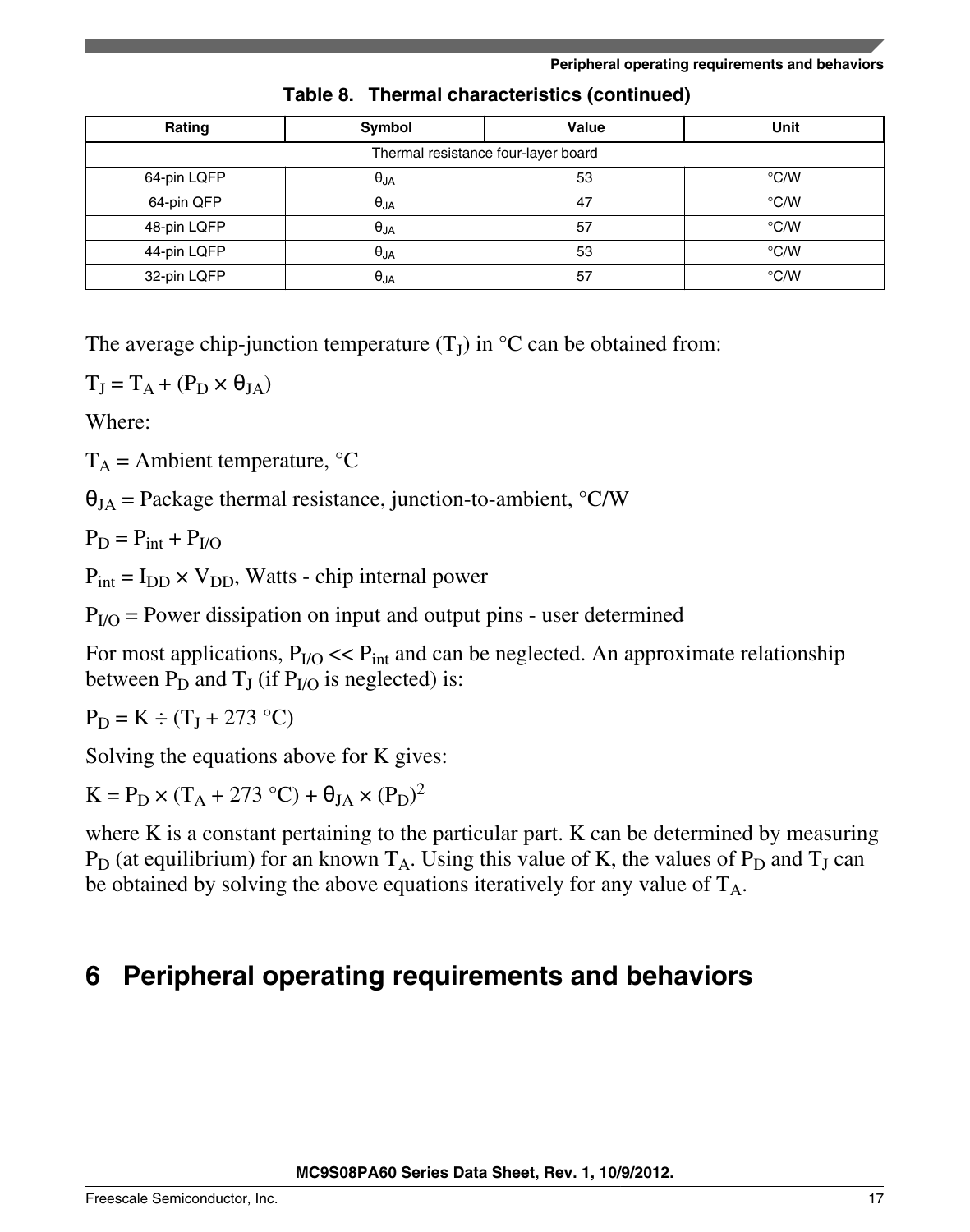# **6.1 External oscillator (XOSC) and ICS characteristics**

### **Table 9. XOSC and ICS specifications (temperature range = -40 to 105 °C ambient)**

| <b>Num</b>   | $\mathbf c$  |                                            | <b>Characteristic</b>                                                | Symbol                     | Min                     | Typical <sup>1</sup>     | <b>Max</b>               | Unit               |
|--------------|--------------|--------------------------------------------|----------------------------------------------------------------------|----------------------------|-------------------------|--------------------------|--------------------------|--------------------|
| 1            | $\mathsf{C}$ | Oscillator                                 | Low range (RANGE = $0$ )                                             | f <sub>10</sub>            | 32                      |                          | 40                       | kHz                |
|              | $\mathbf C$  | crystal or<br>resonator                    | High range (RANGE = $1$ )<br>FEE or FBE mode                         | $f_{hi}$                   | $\overline{4}$          |                          | 20                       | <b>MHz</b>         |
|              | $\mathsf C$  |                                            | High range ( $RANGE = 1$ ),<br>high gain (HGO = $1$ ),<br>FBELP mode | f <sub>hi</sub>            | $\overline{\mathbf{4}}$ |                          | 20                       | <b>MHz</b>         |
|              | $\mathsf{C}$ |                                            | High range (RANGE = $1$ ),<br>low power (HGO = $0$ ),<br>FBELP mode  | $f_{hi}$                   | 4                       |                          | 20                       | <b>MHz</b>         |
| $\mathbf{2}$ | D            |                                            | Load capacitors                                                      | C1, C2                     |                         | See Note <sup>3</sup>    |                          |                    |
| 3            | D            | Feedback<br>resistor                       | Low Frequency, Low-Power<br>Mode                                     | $R_F$                      |                         |                          |                          | MΩ                 |
|              |              |                                            | Low Frequency, High-Gain<br>Mode                                     |                            |                         | 10                       |                          | $M\Omega$          |
|              |              |                                            | High Frequency, Low-<br>Power Mode                                   |                            |                         | $\mathbf{1}$             |                          | MΩ                 |
|              |              |                                            | High Frequency, High-Gain<br>Mode                                    |                            |                         | $\mathbf{1}$             |                          | MΩ                 |
| 4            | D            | Series resistor -                          | Low-Power Mode 4                                                     | $R_S$                      |                         | $\overline{\phantom{0}}$ | $\overline{\phantom{0}}$ | $k\Omega$          |
|              |              | Low Frequency                              | High-Gain Mode                                                       |                            |                         | 200                      |                          | $k\Omega$          |
| 5            | D            | Series resistor -<br><b>High Frequency</b> | Low-Power Mode <sup>4</sup>                                          | $R_S$                      |                         |                          |                          | $k\Omega$          |
|              | D            | Series resistor -                          | 4 MHz                                                                |                            |                         | $\pmb{0}$                |                          | $k\Omega$          |
|              | D            | High<br>Frequency,                         | 8 MHz                                                                |                            |                         | $\pmb{0}$                |                          | $k\Omega$          |
|              | D            | High-Gain Mode                             | 16 MHz                                                               |                            |                         | $\mathbf 0$              |                          | $k\Omega$          |
| 6            | C            | Crystal start-up                           | Low range, low power                                                 | $t_{\text{CSTL}}$          |                         | 1000                     |                          | ms                 |
|              | C            | time Low range<br>$= 32.768$ KHz           | Low range, high power                                                |                            |                         | 800                      | $\overline{\phantom{0}}$ | ms                 |
|              | $\mathsf{C}$ | crystal; High                              | High range, low power                                                | $t_{\text{CSTH}}$          |                         | 3                        |                          | ms                 |
|              | $\mathbf C$  | $range = 20 MHz$<br>crystal, 6             | High range, high power                                               |                            |                         | 1.5                      |                          | ms                 |
| 7            | $\top$       |                                            | Internal reference start-up time                                     | t <sub>IRST</sub>          |                         | 20                       | 50                       | μs                 |
| 8            | D            | Square wave                                | FEE or FBE mode <sup>2</sup>                                         | $f_{\sf extal}$            | 0.03125                 |                          | 5                        | MHz                |
|              | D            | input clock<br>frequency                   | FBELP mode                                                           |                            | 0                       |                          | 20                       | <b>MHz</b>         |
| 9            | P            |                                            | Average internal reference frequency -<br>trimmed                    | $f_{\mathsf{int\_t}}$      |                         | 32.768                   |                          | kHz                |
| 10           | P            |                                            | DCO output frequency range - trimmed                                 | $f_{\text{dco}\_\text{t}}$ | 16                      |                          | 20                       | <b>MHz</b>         |
| 11           | P            | Total deviation<br>of DCO output           | Over full voltage and<br>temperature range                           | $\Delta f_{dco\_t}$        |                         |                          | ±2.0                     | $\%f_{\text{dco}}$ |
|              | $\mathbf C$  | from trimmed<br>frequency <sup>5</sup>     | Over fixed voltage and<br>temperature range of 0 to<br>70 °C         |                            |                         |                          | ±1.0                     |                    |
| 12           | $\mathsf C$  |                                            | FLL acquisition time <sup>5</sup> , 7                                | t <sub>Acquire</sub>       |                         |                          | $\overline{c}$           | ms                 |

*Table continues on the next page...*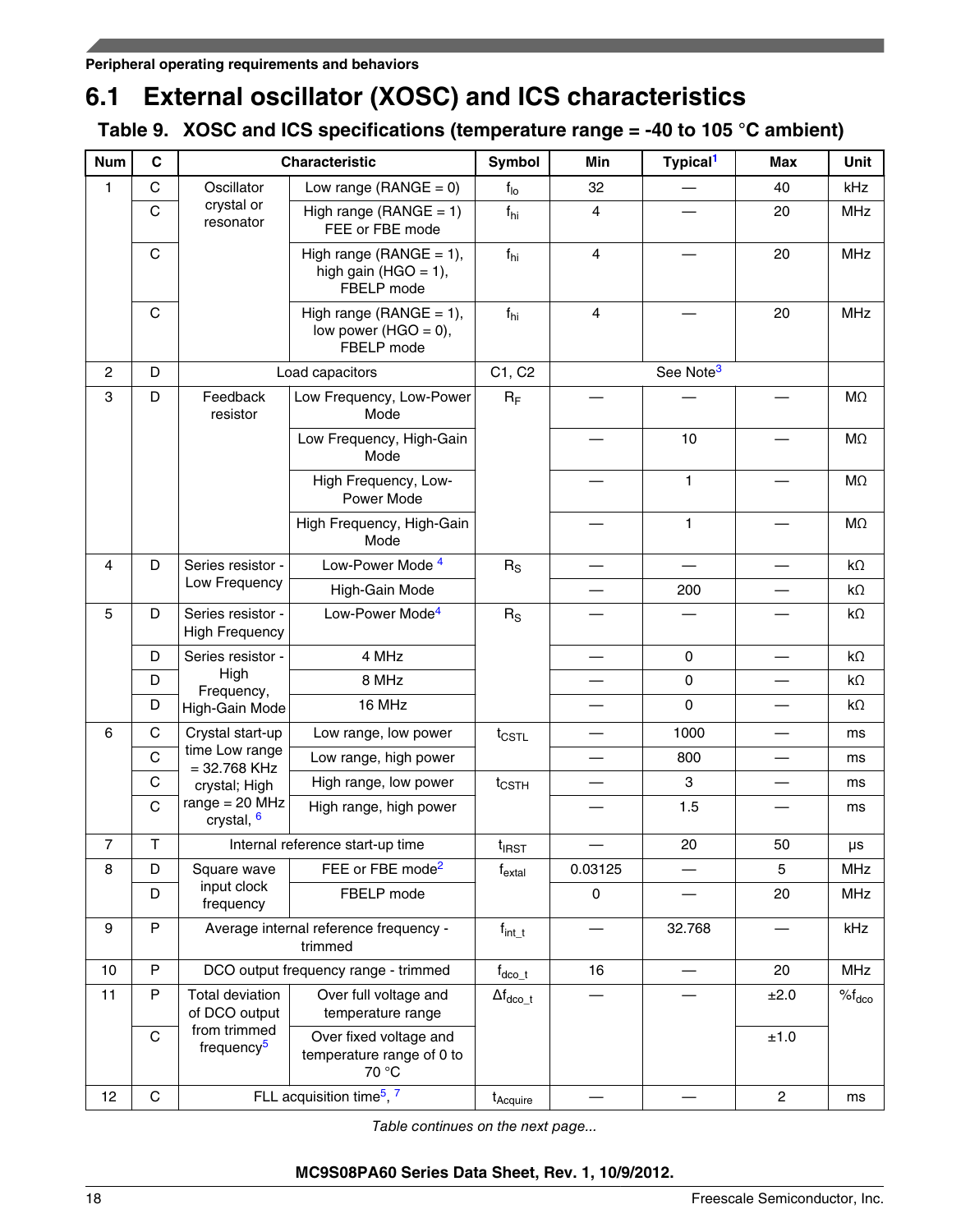### <span id="page-18-0"></span>**Table 9. XOSC and ICS specifications (temperature range = -40 to 105 °C ambient) (continued)**

| <b>Num</b> | ◠ | Characteristic                                                                     | <b>Symbol</b> | Min | Tvpical <sup>1</sup> | Max | Unit           |
|------------|---|------------------------------------------------------------------------------------|---------------|-----|----------------------|-----|----------------|
| 13         |   | Long term jitter of DCO output clock<br>(averaged over 2 ms interval) <sup>8</sup> | しJitter       | _   | 0.02                 | 0.2 | $%f_{\rm dco}$ |

- 1. Data in Typical column was characterized at 5.0 V, 25 °C or is typical recommended value.
- 2. When ICS is configured for FEE or FBE mode, input clock source must be divisible using RDIV to within the range of 31.25 kHz to 39.0625 kHz.
- 3. See crystal or resonator manufacturer's recommendation.
- 4. Load capacitors (C<sub>1</sub>,C<sub>2</sub>), feedback resistor (R<sub>F</sub>) and series resistor (R<sub>S</sub>) are incorporated internally when RANGE = HGO = 0.
- 5. This parameter is characterized and not tested on each device.
- 6. Proper PC board layout procedures must be followed to achieve specifications.
- 7. This specification applies to any time the FLL reference source or reference divider is changed, trim value changed, DMX32 bit is changed, DRS bit is changed, or changing from FLL disabled (FBELP, FBILP) to FLL enabled (FEI, FEE, FBE, FBI). If a crystal/resonator is being used as the reference, this specification assumes it is already running.
- 8. Jitter is the average deviation from the programmed frequency measured over the specified interval at maximum  $f_{BUS}$ . Measurements are made with the device powered by filtered supplies and clocked by a stable external clock signal. Noise injected into the FLL circuitry via  $V_{DD}$  and  $V_{SS}$  and variation in crystal oscillator frequency increase the C<sub>Jitter</sub> percentage for a given interval.



**Figure 11. Typical crystal or resonator circuit**

## **6.2 NVM specifications**

This section provides details about program/erase times and program-erase endurance for the flash and EEPROM memories.

|   | <b>Characteristic</b>                                           | <b>Symbol</b>                | Min <sup>1</sup> | Typical <sup>2</sup> | Max <sup>3</sup> | Unit <sup>4</sup> |
|---|-----------------------------------------------------------------|------------------------------|------------------|----------------------|------------------|-------------------|
| D | Supply voltage for program/erase -40 °C  <br>to 105 $\degree$ C | <sup>v</sup> prog/erase      | 2.7              |                      | 5.5              |                   |
| D | Supply voltage for read operation                               | $\mathsf{v}_{\mathsf{Read}}$ | 2.7              |                      | 5.5              |                   |

**Table 10. Flash characteristics**

*Table continues on the next page...*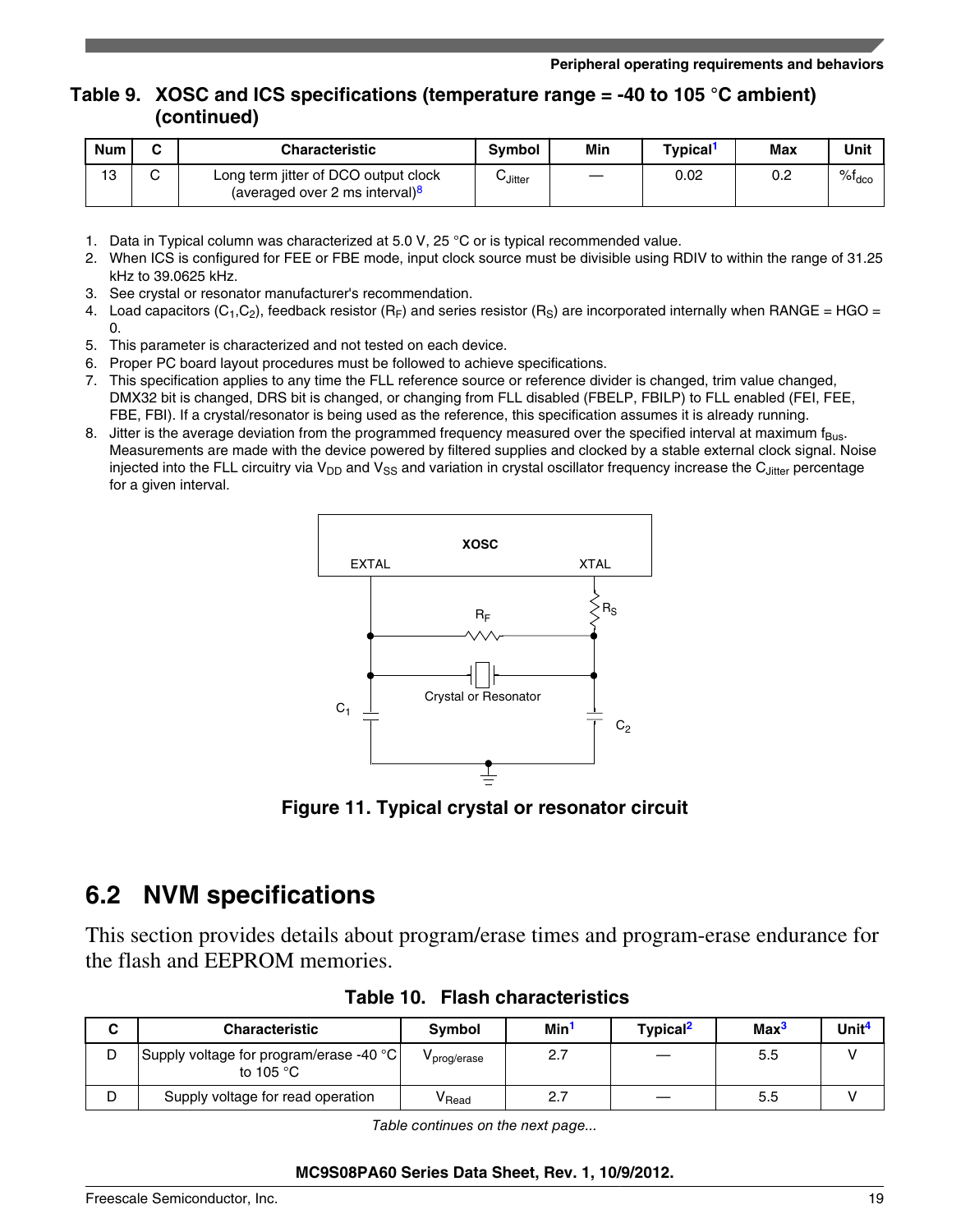#### <span id="page-19-0"></span>**Peripheral operating requirements and behaviors**

| $\mathbf c$  | <b>Characteristic</b>                                                                                                               | Symbol                    | Min <sup>1</sup>         | Typical <sup>2</sup>     | Max <sup>3</sup> | Unit <sup>4</sup> |
|--------------|-------------------------------------------------------------------------------------------------------------------------------------|---------------------------|--------------------------|--------------------------|------------------|-------------------|
| D            | <b>NVM Bus frequency</b>                                                                                                            | f <sub>NVMBUS</sub>       | 1                        |                          | 25               | <b>MHz</b>        |
| D            | <b>NVM Operating frequency</b>                                                                                                      | f <sub>NVMOP</sub>        | 0.8                      |                          | 1.05             | <b>MHz</b>        |
| D            | Erase Verify All Blocks                                                                                                             | t <sub>VFYALL</sub>       | —                        | $\overline{\phantom{0}}$ | 17030            | $t_{\rm cyc}$     |
| D            | Erase Verify Flash Block                                                                                                            | t <sub>RD1BLK</sub>       |                          |                          | 16977            | $t_{\rm cyc}$     |
| D            | Erase Verify EEPROM Block                                                                                                           | t <sub>RD1BLK</sub>       |                          |                          | 843              | $t_{\rm cyc}$     |
| D            | <b>Erase Verify Flash Section</b>                                                                                                   | t <sub>RD1SEC</sub>       | —                        | —                        | 517              | $t_{\rm cyc}$     |
| D            | Erase Verify EEPROM Section                                                                                                         | t <sub>DRD1SEC</sub>      | 0.10                     | 0.10                     | 0.11             | ms                |
| D            | <b>Read Once</b>                                                                                                                    | <b>t</b> RDONCE           |                          |                          | 455              | $t_{\rm cyc}$     |
| D            | Program Flash (2 word)                                                                                                              | t <sub>PGM2</sub>         | 0.12                     | 0.12                     | 0.14             | ms                |
| D            | Program Flash (4 word)                                                                                                              | t <sub>PGM4</sub>         | 0.20                     | 0.21                     | 0.24             | ms                |
| D            | Program Once                                                                                                                        | t <sub>PGMONCE</sub>      | 0.20                     | 0.21                     | 0.24             | ms                |
| D            | Program EEPROM (1 Byte)                                                                                                             | t <sub>DPGM1</sub>        | 0.02                     | 0.02                     | 0.02             | ms                |
| D            | Program EEPROM (2 Byte)                                                                                                             | t <sub>DPGM2</sub>        | 0.17                     | 0.18                     | 0.20             | ms                |
| D            | Erase All Blocks                                                                                                                    | t <sub>ERSALL</sub>       | 96.01                    | 100.78                   | 125.80           | ms                |
| D            | Erase Flash Block                                                                                                                   | <b><i>LERSBLK</i></b>     | 95.98                    | 100.75                   | 125.76           | ms                |
| D            | Erase Flash Sector                                                                                                                  | t <sub>ERSPG</sub>        | 19.10                    | 20.05                    | 25.05            | ms                |
| D            | Erase EEPROM Sector                                                                                                                 | t <sub>DERSPG</sub>       | 4.81                     | 5.05                     | 6.30             | ms                |
| D            | Unsecure Flash                                                                                                                      | t <sub>UNSECU</sub>       | 96.01                    | 100.78                   | 125.80           | ms                |
| D            | Verify Backdoor Access Key                                                                                                          | t <sub>VFYKEY</sub>       | $\overline{\phantom{0}}$ |                          | 469              | $t_{\rm cyc}$     |
| D            | Set User Margin Level                                                                                                               | <b>t<sub>MLOADU</sub></b> |                          |                          | 442              | $t_{\rm cyc}$     |
| $\mathsf{C}$ | FLASH Program/erase endurance $T_1$ to<br>$T_H = -40 °C$ to 105 °C                                                                  | <b>n</b> FLPE             | 10k                      | 100k                     |                  | Cycles            |
| C            | EEPROM Program/erase endurance TL<br>to TH = -40 $^{\circ}$ C to 105 $^{\circ}$ C                                                   | <b>n</b> FLPE             | 50 k                     | 500 k                    |                  | Cycles            |
| $\mathsf{C}$ | Data retention at an average junction<br>temperature of $T_{\text{Java}} = 85^{\circ}$ C after up to<br>10,000 program/erase cycles | $t_{D\_ret}$              | 15                       | 100                      |                  | years             |

**Table 10. Flash characteristics (continued)**

1. Minimun times are based on maxmum  $f_{\text{NVMOP}}$  and maximum  $f_{\text{NVMBUS}}$ 

2. Typical times are based on typical  $f_{\text{NVMOP}}$  and maximum  $f_{\text{NVMBUS}}$ 

3. Maximum times are based on minimum  $f_{\text{NVMOP}}$  and maximum  $f_{\text{NVMBUS}}$ 

4.  $t_{\text{cyc}} = 1 / f_{\text{NVMBUS}}$ 

Program and erase operations do not require any special power sources other than the normal  $V_{DD}$  supply. For more detailed information about program/erase operations, see the Memory section.

## **6.3 Analog**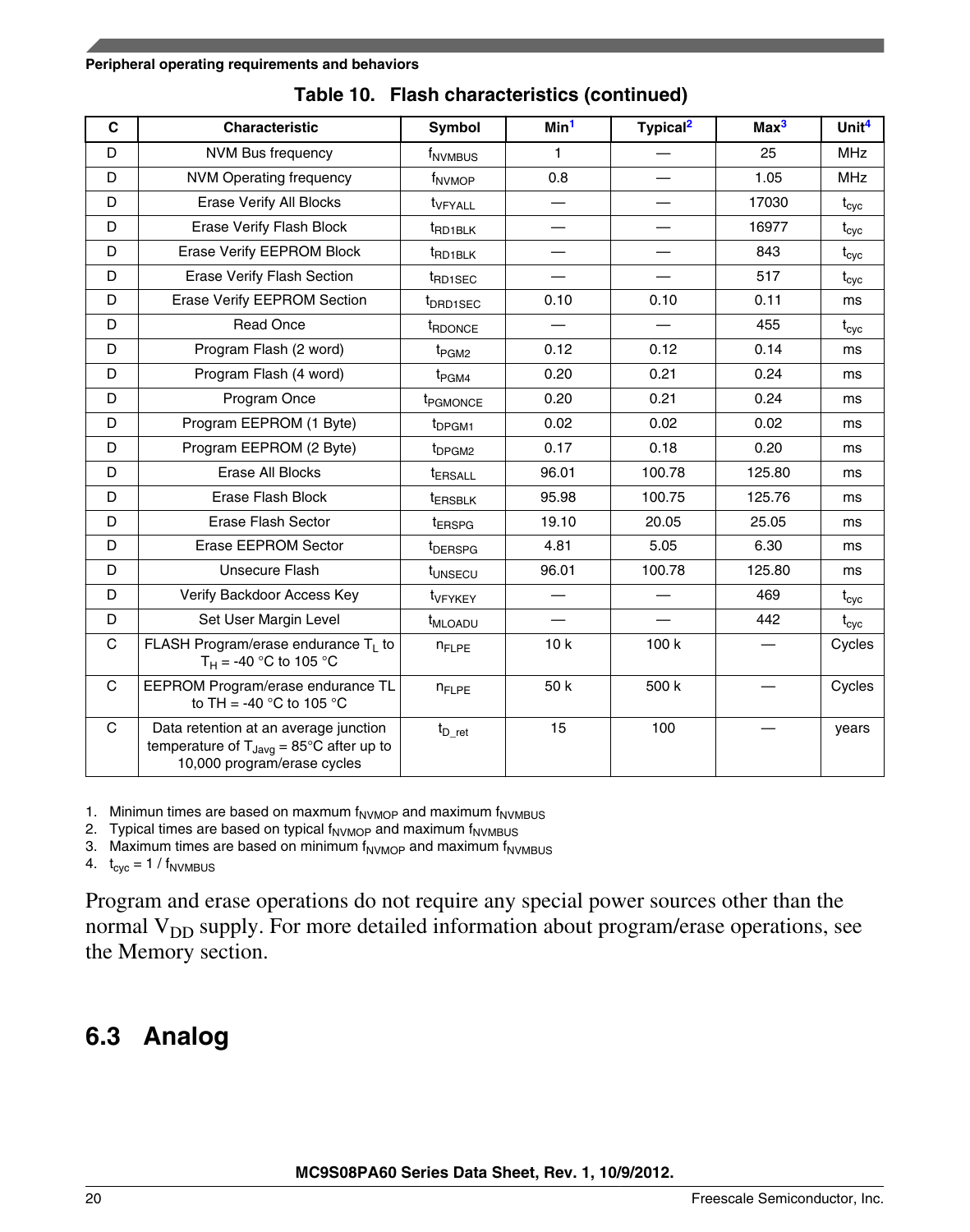# **6.3.1 ADC characteristics**

| <b>Characteri</b><br>stic        | <b>Conditions</b>                                              | Symb                   | <b>Min</b>   | Typ <sup>1</sup> | <b>Max</b>        | <b>Unit</b> | <b>Comment</b>            |
|----------------------------------|----------------------------------------------------------------|------------------------|--------------|------------------|-------------------|-------------|---------------------------|
| Supply                           | Absolute                                                       | <b>V<sub>DDA</sub></b> | 2.7          |                  | 5.5               | $\vee$      |                           |
| voltage                          | Delta to V <sub>DD</sub> (V <sub>DD</sub> -V <sub>DDAD</sub> ) | $\Delta V_{DDA}$       | $-100$       | $\Omega$         | $+100$            | mV          |                           |
| Ground<br>voltage                | Delta to $V_{SS}$ ( $V_{SS}$ - $V_{SSA}$ ) <sup>1</sup>        | $\Delta V_{SSA}$       | $-100$       | 0                | $+100$            | mV          |                           |
| Input<br>voltage                 |                                                                | <b>VADIN</b>           | <b>VREFL</b> |                  | V <sub>REFH</sub> | $\vee$      |                           |
| Input<br>capacitance             |                                                                | $C_{ADIN}$             |              | 4.5              | 5.5               | pF          |                           |
| Input<br>resistance              |                                                                | $R_{ADIN}$             |              | 3                | 5                 | $k\Omega$   |                           |
| Analog<br>source                 | 12-bit mode<br>$f_{ADC}$ > 4 MHz                               | $R_{AS}$               |              |                  | $\overline{c}$    | $k\Omega$   | External to<br><b>MCU</b> |
| resistance                       | $f_{\mathsf{ADCK}} < 4 \mathsf{MHz}$<br>$\bullet$              |                        |              |                  | 5                 |             |                           |
|                                  | 10-bit mode<br>$f_{ADC}$ > 4 MHz                               |                        |              |                  | 5                 |             |                           |
|                                  | $f_{ADC}$ < 4 MHz                                              |                        |              |                  | 10                |             |                           |
|                                  | 8-bit mode                                                     |                        |              |                  | 10                |             |                           |
|                                  | (all valid f <sub>ADCK</sub> )                                 |                        |              |                  |                   |             |                           |
| <b>ADC</b>                       | High speed (ADLPC=0)                                           | $f_{\mathsf{ADCK}}$    | 0.4          |                  | 8.0               | <b>MHz</b>  |                           |
| conversion<br>clock<br>frequency | Low power (ADLPC=1)                                            |                        | 0.4          |                  | 4.0               |             |                           |

|  |  | Table 11. 5 V 12-bit ADC operating conditions |  |
|--|--|-----------------------------------------------|--|
|--|--|-----------------------------------------------|--|

1. Typical values assume  $V_{DDA} = 5.0 V$ , Temp = 25°C,  $f_{ADC}$ =1.0 MHz unless otherwise stated. Typical values are for reference only and are not tested in production.

1. DC potential difference.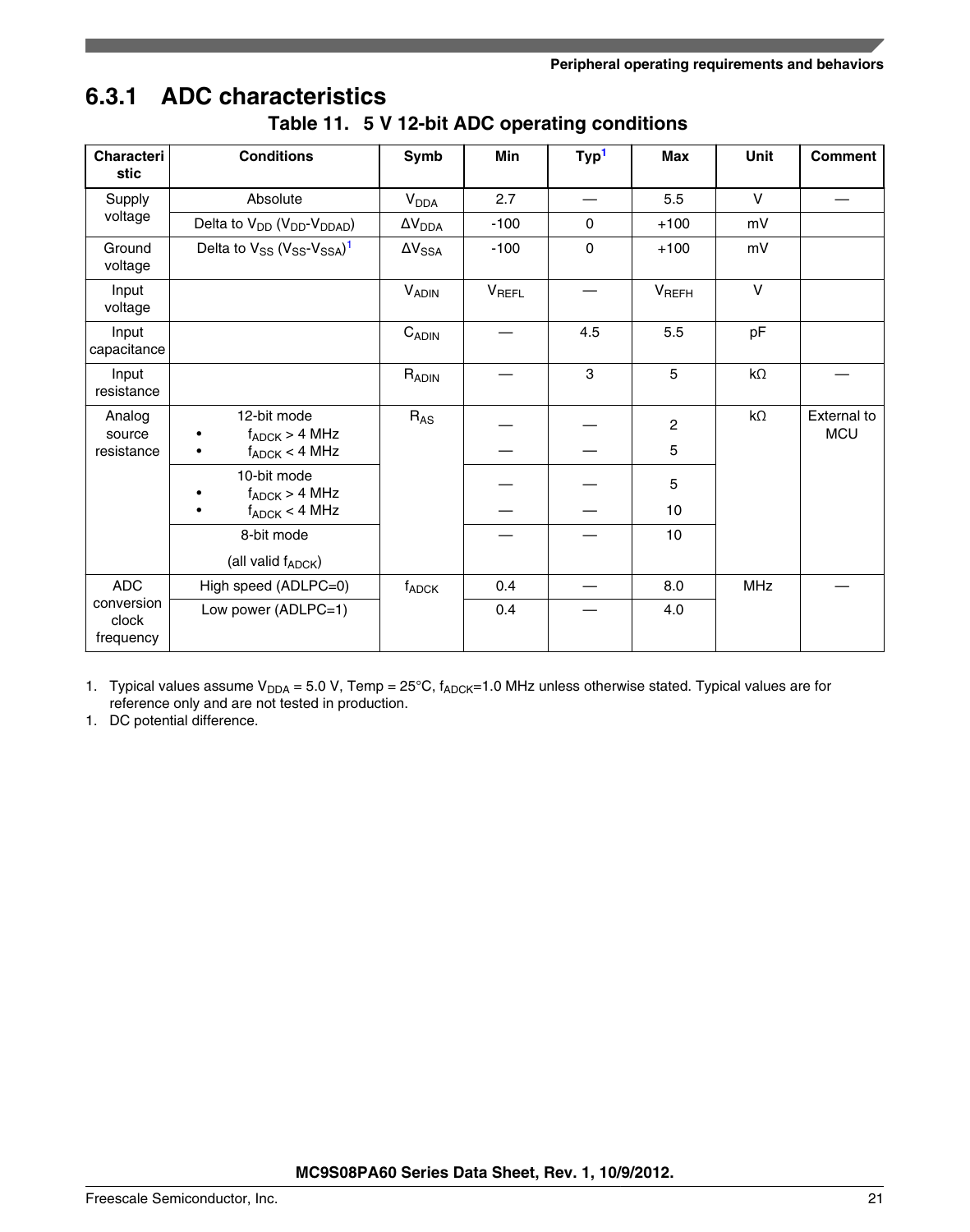#### **Peripheral operating requirements and behaviors**



**Figure 12. ADC input impedance equivalency diagram**

|  | Table 12. 12-bit ADC Characteristics ( $V_{REFH} = V_{DDA}$ , $V_{REFL} = V_{SSA}$ ) |  |  |  |  |
|--|--------------------------------------------------------------------------------------|--|--|--|--|
|--|--------------------------------------------------------------------------------------|--|--|--|--|

| <b>Characteristic</b> | <b>Conditions</b>          | C            | Symb                     | Min | Typ <sup>1</sup> | Max | Unit |
|-----------------------|----------------------------|--------------|--------------------------|-----|------------------|-----|------|
| Supply current        |                            | $\mathsf T$  | $I_{\text{DDA}}$         |     | 133              |     | μA   |
| $ADLPC = 1$           |                            |              |                          |     |                  |     |      |
| $ADLSMP = 1$          |                            |              |                          |     |                  |     |      |
| $ADCO = 1$            |                            |              |                          |     |                  |     |      |
| Supply current        |                            | T            | $I_{\text{DDA}}$         |     | 218              |     | μA   |
| $ADLPC = 1$           |                            |              |                          |     |                  |     |      |
| $ADLSMP = 0$          |                            |              |                          |     |                  |     |      |
| $ADCO = 1$            |                            |              |                          |     |                  |     |      |
| Supply current        |                            | T            | $I_{DDA}$                |     | 327              |     | μA   |
| $ADLPC = 0$           |                            |              |                          |     |                  |     |      |
| $ADLSMP = 1$          |                            |              |                          |     |                  |     |      |
| $ADCO = 1$            |                            |              |                          |     |                  |     |      |
| Supply current        |                            | $\mathsf{T}$ | <b>I</b> <sub>DDAD</sub> |     | 582              | 990 | μA   |
| $ADLPC = 0$           |                            |              |                          |     |                  |     |      |
| $ADLSMP = 0$          |                            |              |                          |     |                  |     |      |
| $ADCO = 1$            |                            |              |                          |     |                  |     |      |
| Supply current        | Stop, reset, module<br>off | $\mathsf T$  | $I_{\text{DDA}}$         |     | 0.011            | 1   | μA   |

*Table continues on the next page...*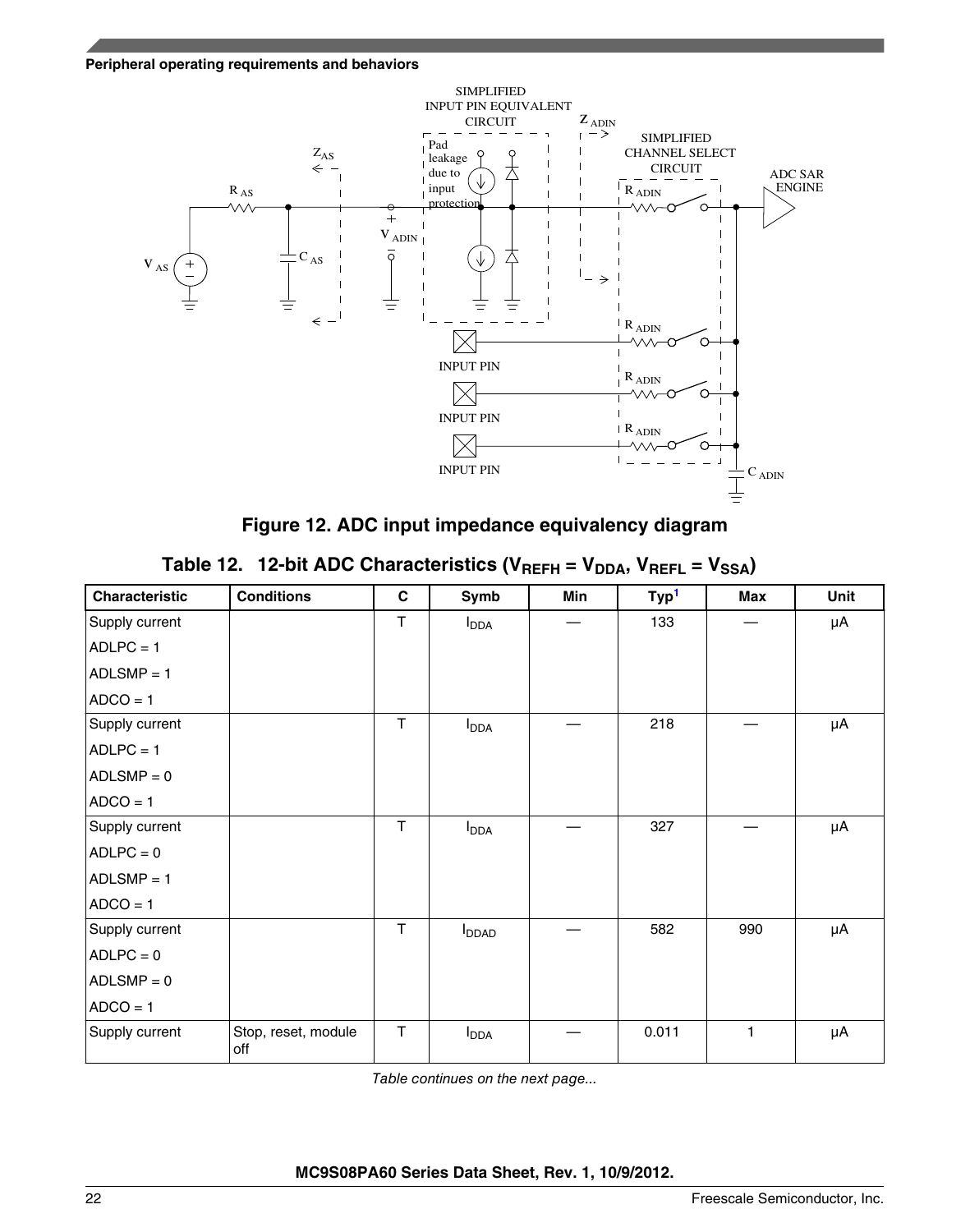<span id="page-22-0"></span>

| <b>Characteristic</b>                | <b>Conditions</b>               | C              | Symb                | <b>Min</b>               | Typ <sup>1</sup>           | <b>Max</b>               | Unit                  |
|--------------------------------------|---------------------------------|----------------|---------------------|--------------------------|----------------------------|--------------------------|-----------------------|
| ADC asynchronous<br>clock source     | High speed (ADLPC<br>$= 0)$     | P              | f <sub>ADACK</sub>  | $\overline{2}$           | 3.3                        | 5                        | <b>MHz</b>            |
|                                      | Low power (ADLPC<br>$= 1)$      |                |                     | 1.25                     | $\overline{2}$             | 3.3                      |                       |
| Conversion time<br>(including sample | Short sample<br>$(ADLSMP = 0)$  | $\mathsf{T}$   | t <sub>ADC</sub>    |                          | 20                         |                          | <b>ADCK</b><br>cycles |
| time)                                | Long sample<br>$(ADLSMP = 1)$   |                |                     |                          | 40                         |                          |                       |
| Sample time                          | Short sample<br>$(ADLSMP = 0)$  | $\mathsf{T}$   | $t_{\text{ADS}}$    |                          | 3.5                        |                          | <b>ADCK</b><br>cycles |
|                                      | Long sample<br>$(ADLSMP = 1)$   |                |                     |                          | 23.5                       |                          |                       |
| Total unadjusted                     | 12-bit mode                     | $\mathsf T$    | $E_{\text{TUE}}$    | $\overline{\phantom{0}}$ | ±5.0                       | $\overline{\phantom{0}}$ | <b>LSB</b>            |
| Error                                | 10-bit mode                     | P              |                     |                          | ±1.5                       | ±2.0                     |                       |
|                                      | 8-bit mode                      | P              |                     | $\overline{\phantom{0}}$ | ±0.7                       | ±1.0                     |                       |
| Differential Non-                    | 12-bit mode                     | $\overline{1}$ | <b>DNL</b>          | $\overline{\phantom{0}}$ | ±1.0                       |                          | LSB <sup>2</sup>      |
| Liniarity                            | 10-bit mode                     | P              |                     |                          | ±0.25                      | ±0.5                     |                       |
|                                      | 8-bit mode <sup>3</sup>         | P              |                     |                          | ±0.15                      | ±0.25                    |                       |
| Integral Non-Linearity 12-bit mode   |                                 | $\mathsf T$    | <b>INL</b>          | $\overline{\phantom{0}}$ | ±1.0                       |                          | LSB <sup>2</sup>      |
|                                      | 10-bit mode                     | $\mathsf T$    |                     |                          | ±0.3                       | ±0.5                     |                       |
|                                      | 8-bit mode                      | T              |                     | $\overline{\phantom{0}}$ | ±0.15                      | ±0.25                    |                       |
| Zero-scale error                     | 12-bit mode                     | $\mathsf{C}$   | $E_{ZS}$            |                          | ±2.0                       | $\qquad \qquad -$        | LSB <sup>2</sup>      |
|                                      | 10-bit mode                     | P              |                     |                          | ±0.25                      | ±1.0                     |                       |
|                                      | 8-bit mode                      | P              |                     | $\overline{\phantom{0}}$ | ±0.65                      | ±1.0                     |                       |
| Full-scale error <sup>5</sup>        | 12-bit mode                     | $\mathsf T$    | $E_{FS}$            |                          | ±2.5                       |                          | LSB <sup>2</sup>      |
|                                      | 10-bit mode                     | $\mathsf{T}$   |                     |                          | ±0.5                       | ±1.0                     |                       |
|                                      | 8-bit mode                      | T              |                     |                          | ±0.5                       | ±1.0                     |                       |
| Quantization error                   | ≤12 bit modes                   | D              | $E_{O}$             |                          |                            | ±0.5                     | LSB <sup>2</sup>      |
| Input leakage error <sup>6</sup>     | all modes                       | D              | $E_{IL}$            |                          | $I_{\text{In}}$ * $R_{AS}$ |                          | mV                    |
| Temp sensor slope                    | $-40^{\circ}$ C $-25^{\circ}$ C | D              | m                   |                          | 3.266                      |                          | mV/°C                 |
|                                      | 25°C-125°C                      |                |                     |                          | 3.638                      |                          |                       |
| Temp sensor voltage                  | 25°C                            | D              | V <sub>TEMP25</sub> |                          | 1.396                      |                          | $\vee$                |

| Table 12. 12-bit ADC Characteristics (V <sub>REFH</sub> = V <sub>DDA</sub> , V <sub>REFL</sub> = V <sub>SSA</sub> ) (continued) |  |  |
|---------------------------------------------------------------------------------------------------------------------------------|--|--|
|                                                                                                                                 |  |  |

1. Typical values assume  $V_{DDA} = 5.0 V$ , Temp = 25°C,  $f_{ADC}$ =1.0 MHz unless otherwise stated. Typical values are for reference only and are not tested in production.

2. 1 LSB =  $(V_{REFH} - V_{REFL})/2^N$ 

3. Monotonicity and no-missing-codes guaranteed in 10-bit and 8-bit modes

- 3.  $V_{ADIN} = V_{DDA}$
- 4.  $I_{In}$  = leakage current (refer to DC characteristics)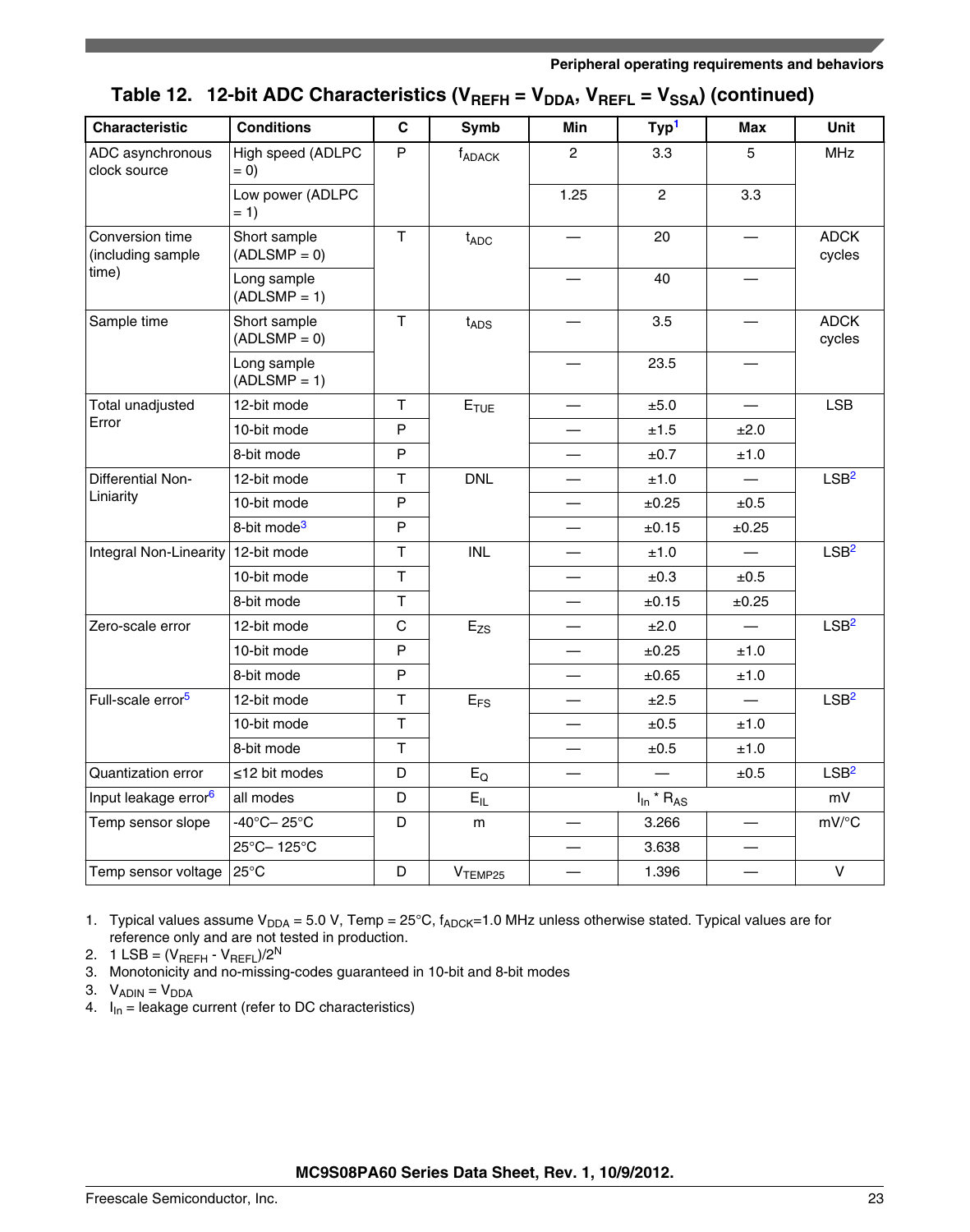### <span id="page-23-0"></span>**6.3.2 Analog comparator (ACMP) electricals Table 13. Comparator electrical specifications**

| C | <b>Characteristic</b>                 | Symbol                  | <b>Min</b>     | <b>Typical</b> | Max                    | <b>Unit</b> |
|---|---------------------------------------|-------------------------|----------------|----------------|------------------------|-------------|
| D | Supply voltage                        | V <sub>DDA</sub>        | 2.7            |                | 5.5                    | v           |
| T | Supply current (Operation mode)       | <b>I</b> <sub>DDA</sub> |                | 10             | 20                     | μA          |
| D | Analog input voltage                  | <b>V<sub>AIN</sub></b>  | $V_{SS} - 0.3$ |                | <b>V<sub>DDA</sub></b> | V           |
| P | Analog input offset voltage           | <b>V<sub>AIO</sub></b>  |                |                | 40                     | mV          |
| C | Analog comparator hysteresis (HYST=0) | $V_H$                   |                | 15             | 20                     | mV          |
| C | Analog comparator hysteresis (HYST=1) | $V_H$                   |                | 20             | 30                     | mV          |
| ᠇ | Supply current (Off mode)             | <b>IDDAOFF</b>          |                | 60             |                        | nA          |
| C | <b>Propagation Delay</b>              | t <sub>D</sub>          |                | 0.4            |                        | μs          |

# **6.4 Communication interfaces**

## **6.4.1 SPI switching specifications**

The serial peripheral interface (SPI) provides a synchronous serial bus with master and slave operations. Many of the transfer attributes are programmable. The following tables provide timing characteristics for classic SPI timing modes. Refer to the SPI chapter of the chip's reference manual for information about the modified transfer formats used for communicating with slower peripheral devices. All timing is shown with respect to 20%  $V_{DD}$  and 70%  $V_{DD}$ , unless noted, and 100 pF load on all SPI pins. All timing assumes slew rate control is disabled and high drive strength is enabled for SPI output pins.

| Nu<br>m.       | Symbol              | <b>Description</b>             | Min.                      | Max.                    | <b>Unit</b>        | <b>Comment</b>                       |
|----------------|---------------------|--------------------------------|---------------------------|-------------------------|--------------------|--------------------------------------|
|                |                     |                                |                           |                         |                    |                                      |
|                | $f_{op}$            | Frequency of operation         | $f_{\rm Bus}$ /2048       | $f_{\rm Bus}/2$         | Hz                 | $f_{\text{Bus}}$ is the bus<br>clock |
| $\overline{2}$ | tspsck              | <b>SPSCK</b> period            | $2 \times t_{\text{Bus}}$ | 2048 x $t_{\text{Bus}}$ | ns                 | $t_{\text{Bus}} = 1/f_{\text{Bus}}$  |
| 3              | t <sub>Lead</sub>   | Enable lead time               | 1/2                       |                         | t <sub>SPSCK</sub> |                                      |
| 4              | $t_{Lag}$           | Enable lag time                | 1/2                       |                         | t <sub>SPSCK</sub> |                                      |
| 5              | t <sub>wspsck</sub> | Clock (SPSCK) high or low time | $t_{\text{Bus}}$ - 30     | 1024 x $t_{\text{Bus}}$ | ns                 |                                      |
| 6              | $t_{\rm SU}$        | Data setup time (inputs)       | 15                        |                         | ns                 |                                      |
| 7              | $t_{\rm HI}$        | Data hold time (inputs)        | $\Omega$                  |                         | ns                 |                                      |
| 8              | $t_v$               | Data valid (after SPSCK edge)  |                           | 25                      | ns                 |                                      |
| 9              | $t_{HO}$            | Data hold time (outputs)       | 0                         |                         | ns                 |                                      |

**Table 14. SPI master mode timing**

*Table continues on the next page...*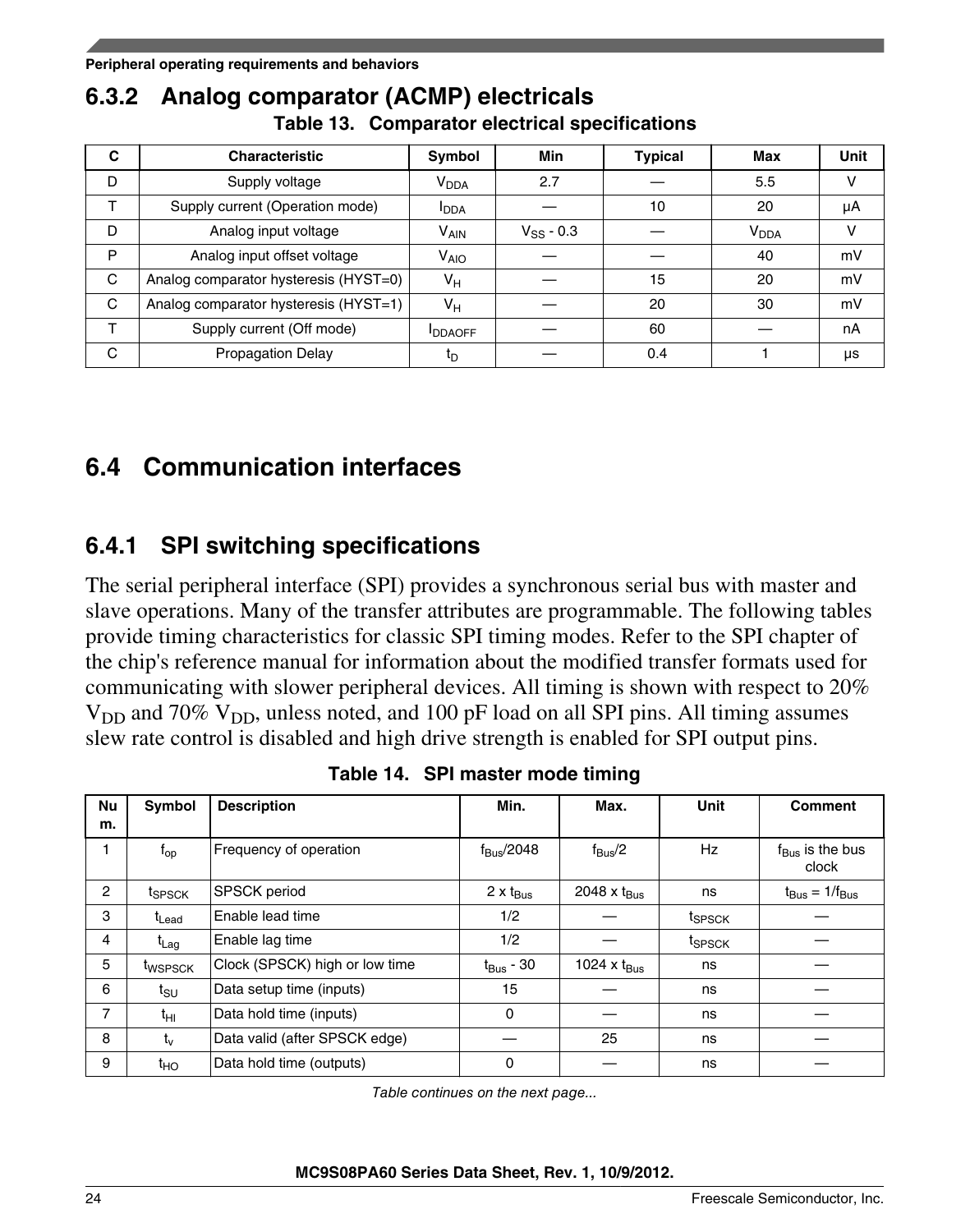#### **Peripheral operating requirements and behaviors**

| <b>Nu</b><br>m. | Symbol          | <b>Description</b> | Min. | Max.                  | <b>Unit</b> | <b>Comment</b> |
|-----------------|-----------------|--------------------|------|-----------------------|-------------|----------------|
| 10              | t <sub>RI</sub> | Rise time input    |      | t <sub>Bus</sub> - 25 | ns          |                |
|                 | t⊧ı             | Fall time input    |      |                       |             |                |
| 11              | t <sub>RO</sub> | Rise time output   |      | 25                    | ns          |                |
|                 | t <sub>FO</sub> | Fall time output   |      |                       |             |                |

**Table 14. SPI master mode timing (continued)**



### **Figure 13. SPI master mode timing (CPHA=0)**

2. LSBF  $= 0$ . For LSBF  $= 1$ , bit order is LSB, bit 1, ..., bit 6, MSB.



1.If configured as output

2. LSBF =  $0.$  For LSBF =  $1,$  bit order is LSB, bit  $1, ...,$  bit  $6,$  MSB.

### **Figure 14. SPI master mode timing (CPHA=1)**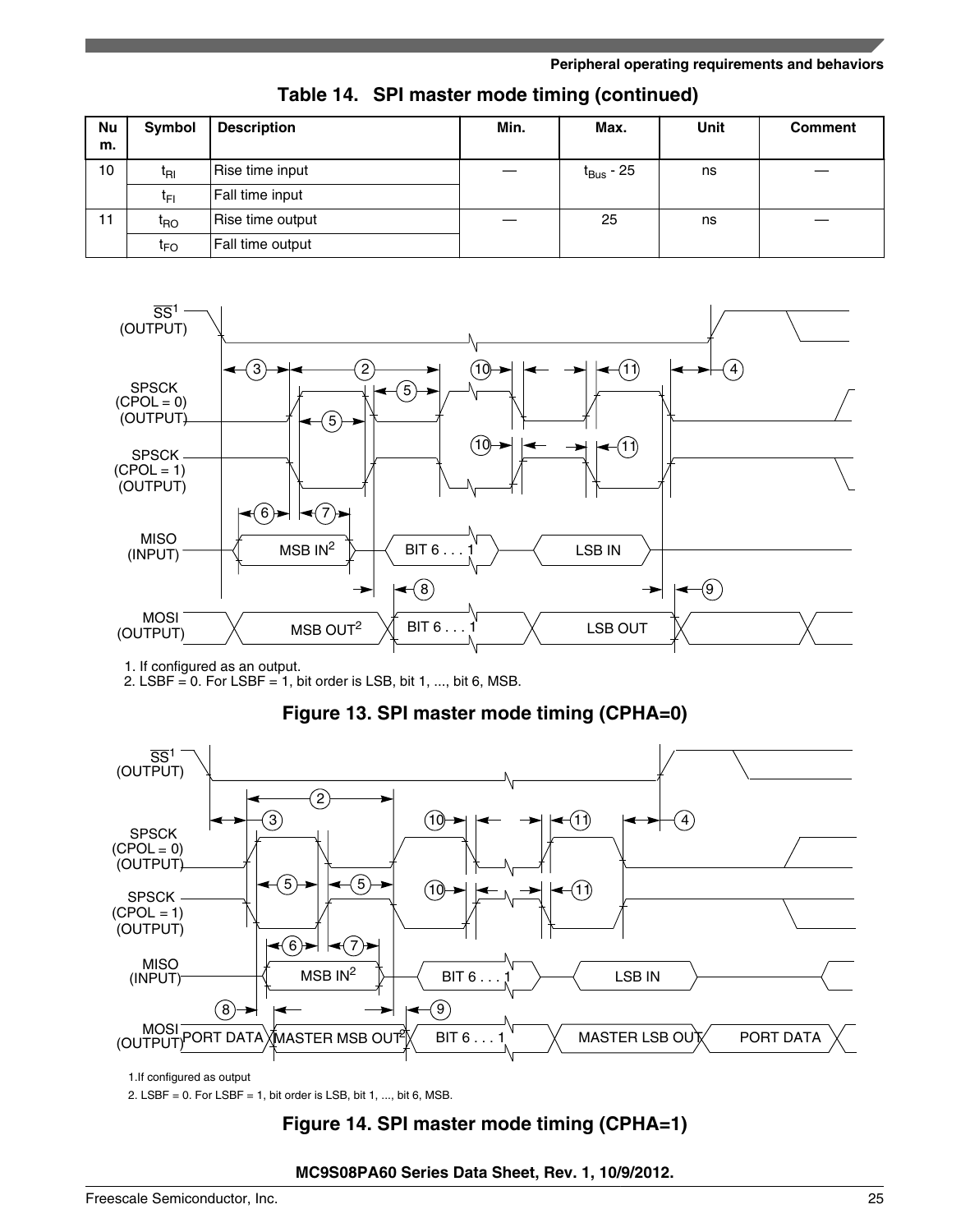#### **Peripheral operating requirements and behaviors**

| Nu<br>m.         | Symbol                      | <b>Description</b>             | Min.                      | Max.                  | <b>Unit</b>        | <b>Comment</b>                                      |
|------------------|-----------------------------|--------------------------------|---------------------------|-----------------------|--------------------|-----------------------------------------------------|
| 1                | $f_{op}$                    | Frequency of operation         | $\Omega$                  | $f_{\rm Bus}/4$       | Hz                 | $f_{\text{Bus}}$ is the bus clock as<br>defined in. |
| $\overline{2}$   | t <sub>SPSCK</sub>          | <b>SPSCK</b> period            | $4 \times t_{\text{Bus}}$ |                       | ns                 | $t_{\text{Bus}} = 1/f_{\text{Bus}}$                 |
| 3                | t <sub>Lead</sub>           | Enable lead time               |                           |                       | $t_{\mathsf{Bus}}$ |                                                     |
| $\overline{4}$   | $t_{Lag}$                   | Enable lag time                | 1                         |                       | $t_{\mathsf{Bus}}$ |                                                     |
| 5                | t <sub>WSPSCK</sub>         | Clock (SPSCK) high or low time | $t_{\mathsf{Bus}}$ - 30   |                       | ns                 |                                                     |
| 6                | $t_{\scriptstyle\text{SU}}$ | Data setup time (inputs)       | 15                        |                       | ns                 |                                                     |
| 7                | $t_{\text{HI}}$             | Data hold time (inputs)        | 25                        |                       | ns                 |                                                     |
| 8                | $t_{a}$                     | Slave access time              |                           | $t_{\mathsf{Bus}}$    | ns                 | Time to data active from<br>high-impedance state    |
| 9                | $t_{dis}$                   | Slave MISO disable time        |                           | $t_{\mathsf{Bus}}$    | ns                 | Hold time to high-<br>impedance state               |
| 10 <sup>10</sup> | $t_v$                       | Data valid (after SPSCK edge)  |                           | 25                    | ns                 |                                                     |
| 11               | $t_{HO}$                    | Data hold time (outputs)       | 0                         |                       | ns                 |                                                     |
| 12 <sup>2</sup>  | t <sub>RI</sub>             | Rise time input                |                           | $t_{\text{Bus}}$ - 25 | ns                 |                                                     |
|                  | $t_{\text{FI}}$             | Fall time input                |                           |                       |                    |                                                     |
| 13               | $t_{\mathsf{RO}}$           | Rise time output               |                           | 25                    | ns                 |                                                     |
|                  | $t_{FO}$                    | Fall time output               |                           |                       |                    |                                                     |





NOTE: Not defined!

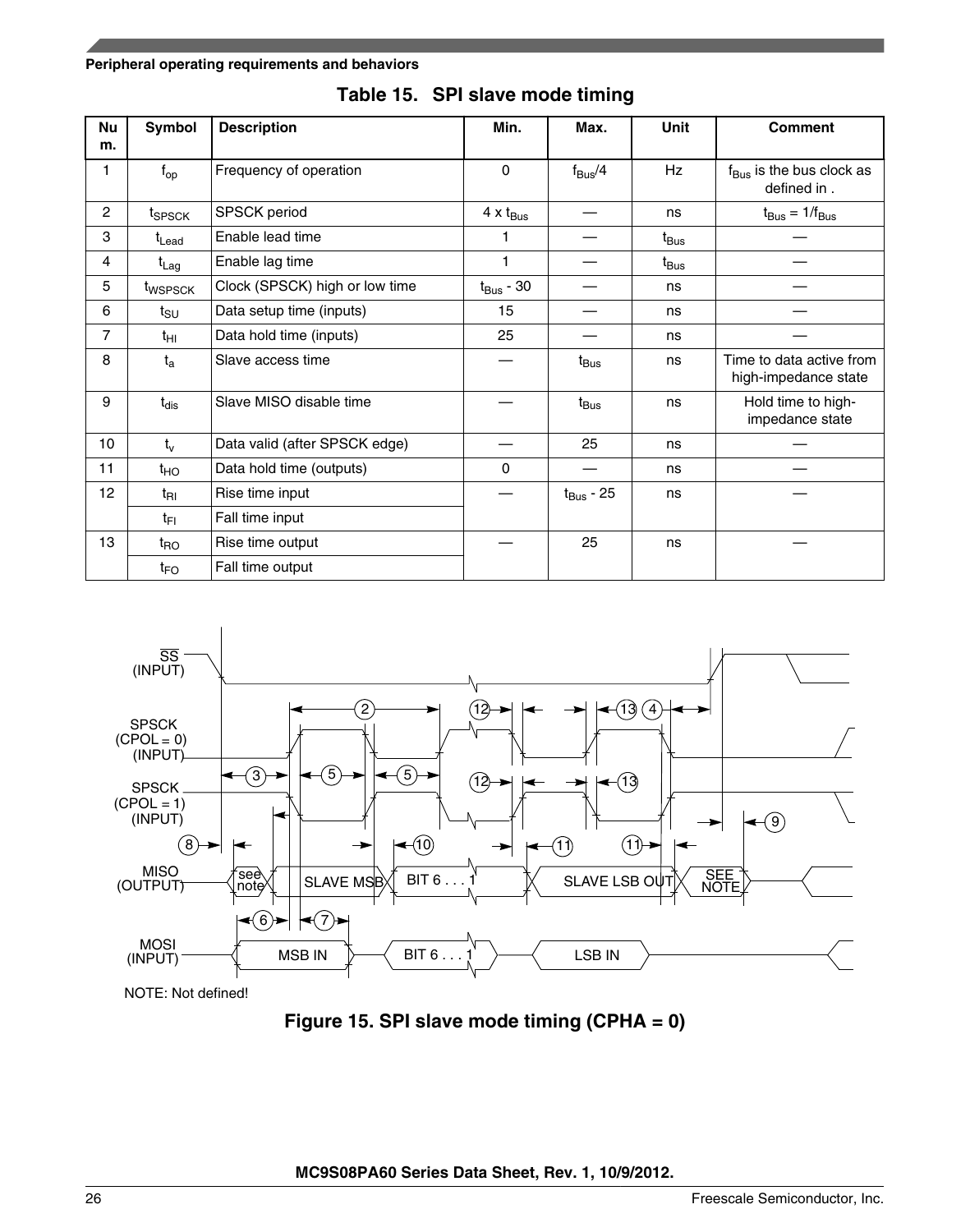

<span id="page-26-0"></span>

NOTE: Not defined!

**Figure 16. SPI slave mode timing (CPHA=1)**

#### **Dimensions 7**

## **7.1 Obtaining package dimensions**

Package dimensions are provided in package drawings.

To find a package drawing, go to [www.freescale.com](http://www.freescale.com) and perform a keyword search for the drawing's document number:

| If you want the drawing for this package | Then use this document number |
|------------------------------------------|-------------------------------|
| 32-pin LQFP                              | 98ASH70029A                   |
| 44-pin LQFP                              | 98ASS23225W                   |
| 48-pin LQFP                              | 98ASH00962A                   |
| 64-pin QFP                               | 98ASB42844B                   |
| 64-pin LQFP                              | 98ASS23234W                   |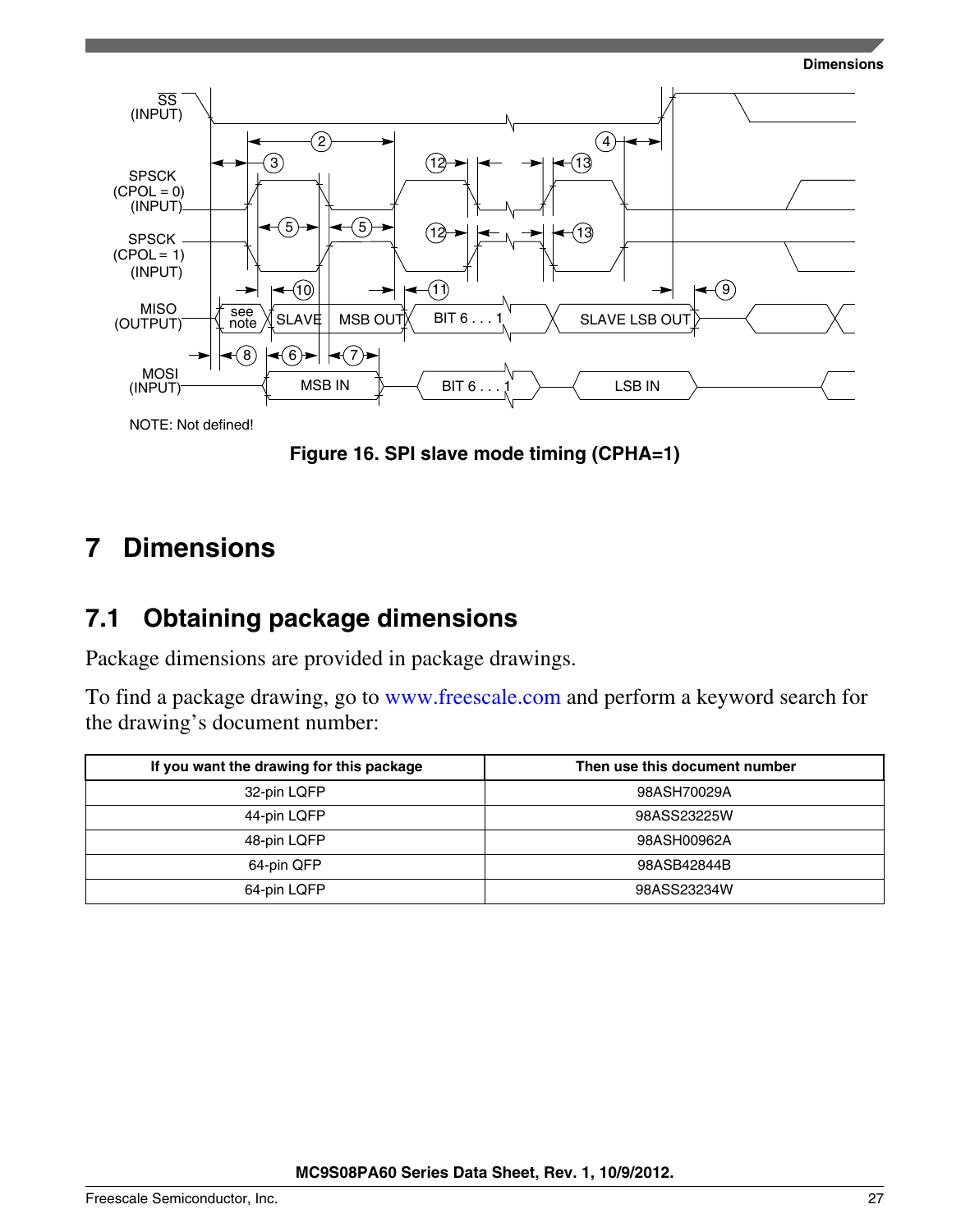#### <span id="page-27-0"></span>**Pinout**

# **8.1 Signal multiplexing and pin assignments**

The following table shows the signals available on each pin and the locations of these pins on the devices supported by this document. The Port Control Module is responsible for selecting which ALT functionality is available on each pin.

| <b>Pin Number</b>       |                          |                          |                          |                          | Lowest Priority <-- --> Highest |                          |                                  |                          |
|-------------------------|--------------------------|--------------------------|--------------------------|--------------------------|---------------------------------|--------------------------|----------------------------------|--------------------------|
| 64-LQFP<br>64-QFP       | 48-LQFP                  | 44-LQFP                  | 32-LQFP                  | <b>Port Pin</b>          | Alt <sub>1</sub>                | Alt <sub>2</sub>         | Alt <sub>3</sub>                 | Alt 4                    |
| $\mathbf{1}$            | $\mathbf{1}$             | $\mathbf{1}$             | $\mathbf{1}$             | PTD1                     | KBI1P1                          | FTM2CH3                  | MOSI1                            |                          |
| $\overline{c}$          | $\mathbf{2}$             | $\overline{c}$           | $\mathbf{2}$             | PTD01                    | KBI1P0                          | FTM2CH2                  | SPSCK1                           |                          |
| 3                       | $\overline{\phantom{0}}$ | $\overline{\phantom{0}}$ | $\overline{\phantom{0}}$ | PTH7                     | $\overline{\phantom{0}}$        | $\overline{\phantom{0}}$ | $\overline{\phantom{0}}$         |                          |
| $\overline{\mathbf{4}}$ | $\overline{\phantom{0}}$ | $\overline{\phantom{0}}$ | $\overline{\phantom{0}}$ | PTH <sub>6</sub>         | $\overline{\phantom{0}}$        |                          | $\overbrace{\phantom{12322111}}$ | $\overline{\phantom{0}}$ |
| 5                       | 3                        | 3                        |                          | PTE7                     |                                 | TCLK2                    | $\overbrace{\phantom{12322111}}$ |                          |
| 6                       | $\overline{4}$           | $\overline{4}$           | $\overline{\phantom{0}}$ | PTH <sub>2</sub>         | $\qquad \qquad -$               | <b>BUSOUT</b>            | $\qquad \qquad -$                |                          |
| $\overline{7}$          | 5                        | 5                        | 3                        | $\overline{\phantom{0}}$ |                                 |                          |                                  | <b>V<sub>DD</sub></b>    |
| 8                       | 6                        | 6                        | $\overline{4}$           | $\qquad \qquad -$        |                                 | $\overline{\phantom{0}}$ | V <sub>DDA</sub>                 | $V_{REFH}$               |
| 9                       | $\overline{7}$           | $\overline{7}$           | 5                        | $\overline{\phantom{0}}$ | $\qquad \qquad$                 | $\overline{\phantom{0}}$ | V <sub>SSA</sub>                 | VREFL                    |
| 10                      | 8                        | 8                        | 6                        |                          | —                               |                          | $\overline{\phantom{0}}$         | $V_{SS}$                 |
| 11                      | 9                        | 9                        | $\overline{7}$           | PTB7                     |                                 | <b>SCL</b>               |                                  | <b>EXTAL</b>             |
| 12                      | 10                       | 10                       | 8                        | PTB6                     |                                 | <b>SDA</b>               | $\overline{\phantom{0}}$         | <b>XTAL</b>              |
| 13                      | 11                       | 11                       | $\overline{\phantom{0}}$ | $\overline{\phantom{0}}$ |                                 | $\qquad \qquad$          |                                  | $V_{SS}$                 |
| 14                      |                          | $\overline{\phantom{0}}$ |                          | PTH <sub>1</sub>         |                                 | FTM2CH1                  | $\overline{\phantom{0}}$         |                          |
| 15                      | $\overline{\phantom{0}}$ | $\overline{\phantom{0}}$ | $\overline{\phantom{0}}$ | PTH <sub>0</sub> 1       |                                 | FTM2CH0                  |                                  |                          |
| 16                      | 12                       | $\overline{\phantom{0}}$ |                          | PTE6                     |                                 | $\overline{\phantom{0}}$ | —                                | $\overline{\phantom{0}}$ |
| 17                      | 13                       | $\overline{\phantom{0}}$ | $\overline{\phantom{0}}$ | PTE <sub>5</sub>         |                                 |                          | $\overline{\phantom{0}}$         | $\overline{\phantom{0}}$ |
| 18                      | 14                       | 12                       | 9                        | PTB <sub>5</sub> 1       | FTM2CH5                         | SS <sub>0</sub>          |                                  |                          |
| 19                      | 15                       | 13                       | 10                       | PTB4 <sup>1</sup>        | FTM2CH4                         | MISO0                    | $\overline{\phantom{m}}$         | —                        |
| 20                      | 16                       | 14                       | 11                       | PTC3                     | FTM2CH3                         |                          | ADP11                            |                          |
| 21                      | 17                       | 15                       | 12                       | PTC <sub>2</sub>         | FTM2CH2                         | $\overline{\phantom{0}}$ | ADP10                            | $\overline{\phantom{0}}$ |
| 22                      | 18                       | 16                       | $\overline{\phantom{0}}$ | PTD7                     | KBI1P7                          | TXD <sub>2</sub>         | $\overline{\phantom{0}}$         |                          |
| 23                      | 19                       | 17                       |                          | PTD6                     | KBI1P6                          | RXD <sub>2</sub>         | $\overline{\phantom{0}}$         | $\overline{\phantom{0}}$ |
| 24                      | 20                       | 18                       |                          | PTD <sub>5</sub>         | KBI1P5                          |                          |                                  |                          |
| 25                      | 21                       | 19                       | 13                       | PTC1                     | $\overline{\phantom{0}}$        | FTM2CH1                  | ADP9                             | $\overline{\phantom{0}}$ |
| 26                      | 22                       | 20                       | 14                       | PTC0                     | $\overline{\phantom{0}}$        | FTM2CH0                  | ADP8                             |                          |
| 27                      | $\overline{\phantom{0}}$ |                          |                          | PTF7                     |                                 |                          | ADP15                            |                          |

**Table 16. Pin availability by package pin-count**

*Table continues on the next page...*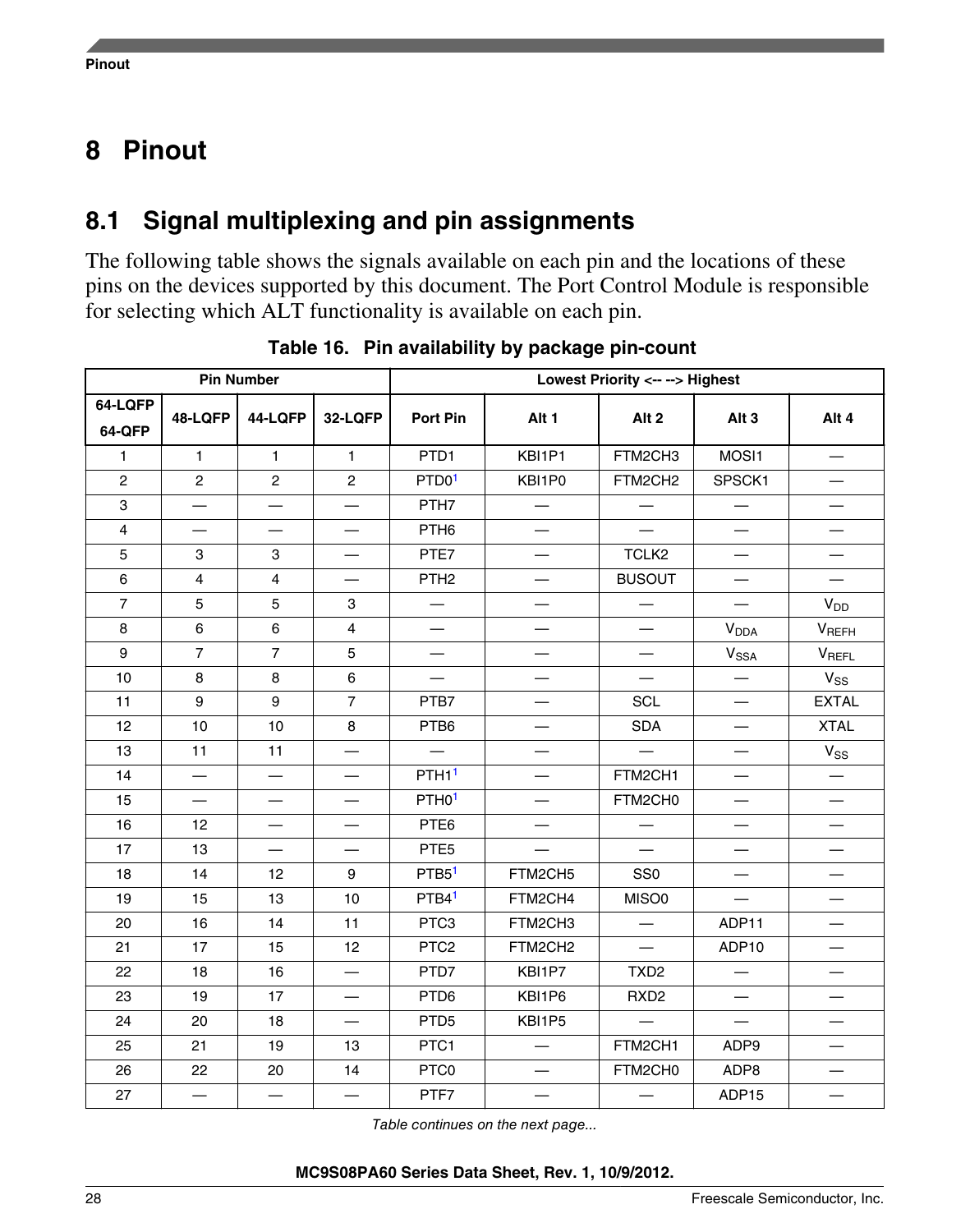| <b>Pin Number</b> |                          |                          | Lowest Priority <-- --> Highest |                    |                                  |                          |                                  |                          |
|-------------------|--------------------------|--------------------------|---------------------------------|--------------------|----------------------------------|--------------------------|----------------------------------|--------------------------|
| 64-LQFP           |                          |                          |                                 |                    |                                  |                          |                                  |                          |
| 64-QFP            | 48-LQFP                  | 44-LQFP                  | 32-LQFP                         | Port Pin           | Alt <sub>1</sub>                 | Alt <sub>2</sub>         | Alt <sub>3</sub>                 | Alt 4                    |
| 28                |                          |                          | $\overline{\phantom{0}}$        | PTF6               | $\overline{\phantom{0}}$         | $\overline{\phantom{0}}$ | ADP14                            | $\overline{\phantom{0}}$ |
| 29                |                          |                          | $\overline{\phantom{0}}$        | PTF <sub>5</sub>   |                                  |                          | ADP13                            | $\qquad \qquad$          |
| 30                |                          |                          |                                 | PTF4               |                                  |                          | ADP12                            |                          |
| 31                | 23                       | 21                       | 15                              | PTB <sub>3</sub>   | KBI0P7                           | MOSI0                    | ADP7                             | —                        |
| 32                | 24                       | 22                       | 16                              | PTB <sub>2</sub>   | KBI0P6                           | SPSCK0                   | ADP6                             | —                        |
| 33                | 25                       | 23                       | 17                              | PTB1               | KBI0P5                           | TXD <sub>0</sub>         | ADP5                             |                          |
| 34                | 26                       | 24                       | 18                              | PTB0               | KBI0P4                           | RXD <sub>0</sub>         | ADP4                             |                          |
| 35                |                          |                          |                                 | PTF3               |                                  |                          |                                  |                          |
| 36                |                          |                          |                                 | PTF <sub>2</sub>   |                                  | $\overline{\phantom{0}}$ |                                  | $\overline{\phantom{0}}$ |
| 37                | 27                       | 25                       | 19                              | PTA7               | FTM2FAULT2                       | —                        | ADP3                             | $\overline{\phantom{0}}$ |
| 38                | 28                       | 26                       | 20                              | PTA6               | FTM2FAULT1                       | $\overline{\phantom{0}}$ | ADP <sub>2</sub>                 |                          |
| 39                | 29                       |                          | $\qquad \qquad -$               | PTE4               | $\overbrace{\phantom{12322111}}$ |                          | $\qquad \qquad -$                | $\overline{\phantom{0}}$ |
| 40                | 30                       | 27                       |                                 |                    |                                  |                          | $\overline{\phantom{0}}$         | $V_{SS}$                 |
| 41                | 31                       | 28                       |                                 |                    |                                  |                          |                                  | $V_{DD}$                 |
| 42                |                          | $\overline{\phantom{0}}$ |                                 | PTF1               |                                  |                          |                                  |                          |
| 43                |                          |                          |                                 | PTF <sub>0</sub>   |                                  | $\overline{\phantom{0}}$ | $\overline{\phantom{0}}$         |                          |
| 44                | 32                       | 29                       |                                 | PTD4               | KBI1P4                           |                          | $\overline{\phantom{0}}$         |                          |
| 45                | 33                       | 30                       | 21                              | PTD <sub>3</sub>   | KBI1P3                           | SS <sub>1</sub>          | $\overline{\phantom{0}}$         |                          |
| 46                | 34                       | 31                       | 22                              | PTD <sub>2</sub>   | KBI1P2                           | MISO1                    | $\overbrace{\phantom{12322111}}$ | $\overline{\phantom{0}}$ |
| 47                | 35                       | 32                       | 23                              | PTA3               | KBI0P3                           | TXD <sub>0</sub>         | <b>SCL</b>                       |                          |
| 48                | 36                       | 33                       | 24                              | PTA <sub>2</sub> 2 | KBI0P2                           | RXD <sub>0</sub>         | <b>SDA</b>                       |                          |
| 49                | 37                       | 34                       | 25                              | PTA1               | KBI0P1                           | FTM0CH1                  | ACMP1                            | ADP1                     |
| 50                | 38                       | 35                       | 26                              | PTA0               | KBI0P0                           | FTM0CH0                  | ACMP0                            | ADP0                     |
| 51                | 39                       | 36                       | 27                              | PTC7               |                                  | TxD1                     | $\overline{\phantom{0}}$         |                          |
| 52                | 40                       | 37                       | 28                              | PTC6               |                                  | RxD1                     |                                  |                          |
| 53                | 41                       |                          |                                 | PTE3               |                                  | SS <sub>0</sub>          | —                                |                          |
| 54                | 42                       | 38                       |                                 | PTE <sub>2</sub>   |                                  | MISO0                    |                                  |                          |
| 55                |                          |                          |                                 | PTG <sub>3</sub>   |                                  |                          | —                                |                          |
| 56                |                          |                          |                                 | PTG <sub>2</sub>   |                                  |                          | $\overline{\phantom{0}}$         |                          |
| 57                | $\overline{\phantom{0}}$ |                          | $\overline{\phantom{0}}$        | PTG1               |                                  | $\overline{\phantom{0}}$ |                                  |                          |
| 58                | $\overline{\phantom{0}}$ | $\overline{\phantom{0}}$ | $\overline{\phantom{0}}$        | PTG <sub>0</sub>   |                                  | $\overline{\phantom{0}}$ | $\qquad \qquad -$                |                          |
| 59                | 43                       | 39                       |                                 | PTE <sub>11</sub>  |                                  | MOSI0                    |                                  |                          |
| 60                | 44                       | 40                       |                                 | PTE01              |                                  | SPSCK0                   | TCLK1                            |                          |
| 61                | 45                       | 41                       | 29                              | PTC <sub>5</sub>   |                                  | FTM1CH1                  |                                  | $\overline{\phantom{0}}$ |
| 62                | 46                       | 42                       | 30                              | PTC4               | $\overbrace{\phantom{123321}}$   | FTM1CH0                  | <b>RTCO</b>                      | $\overline{\phantom{0}}$ |
| 63                | 47                       | 43                       | 31                              | PTA <sub>5</sub>   | <b>IRQ</b>                       | <b>TCLK0</b>             | $\overline{\phantom{0}}$         | <b>RESET</b>             |
| 64                | 48                       | 44                       | 32                              | PTA4               | $\overline{\phantom{0}}$         | <b>ACMPO</b>             | <b>BKGD</b>                      | МS                       |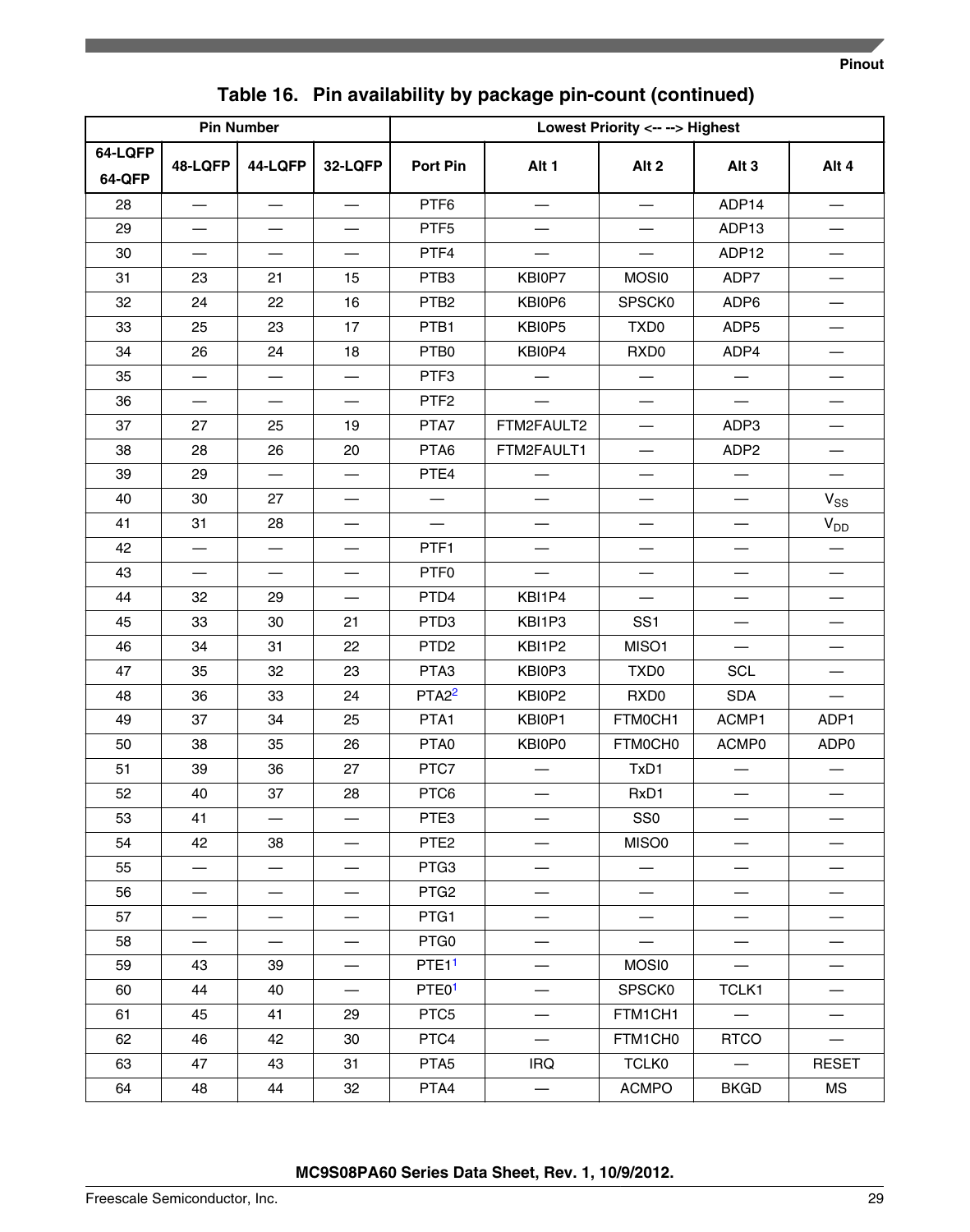#### <span id="page-29-0"></span>**Pinout**

- 1. This is a high current drive pin when operated as output.
- 2. This is a true open-drain pin when operated as output.

### **Note**

When an alternative function is first enabled, it is possible to get a spurious edge to the module. User software must clear any associated flags before interrupts are enabled. The table above illustrates the priority if multiple modules are enabled. The highest priority module will have control over the pin. Selecting a higher priority pin function with a lower priority function already enabled can cause spurious edges to the lower priority module. Disable all modules that share a pin before enabling another module.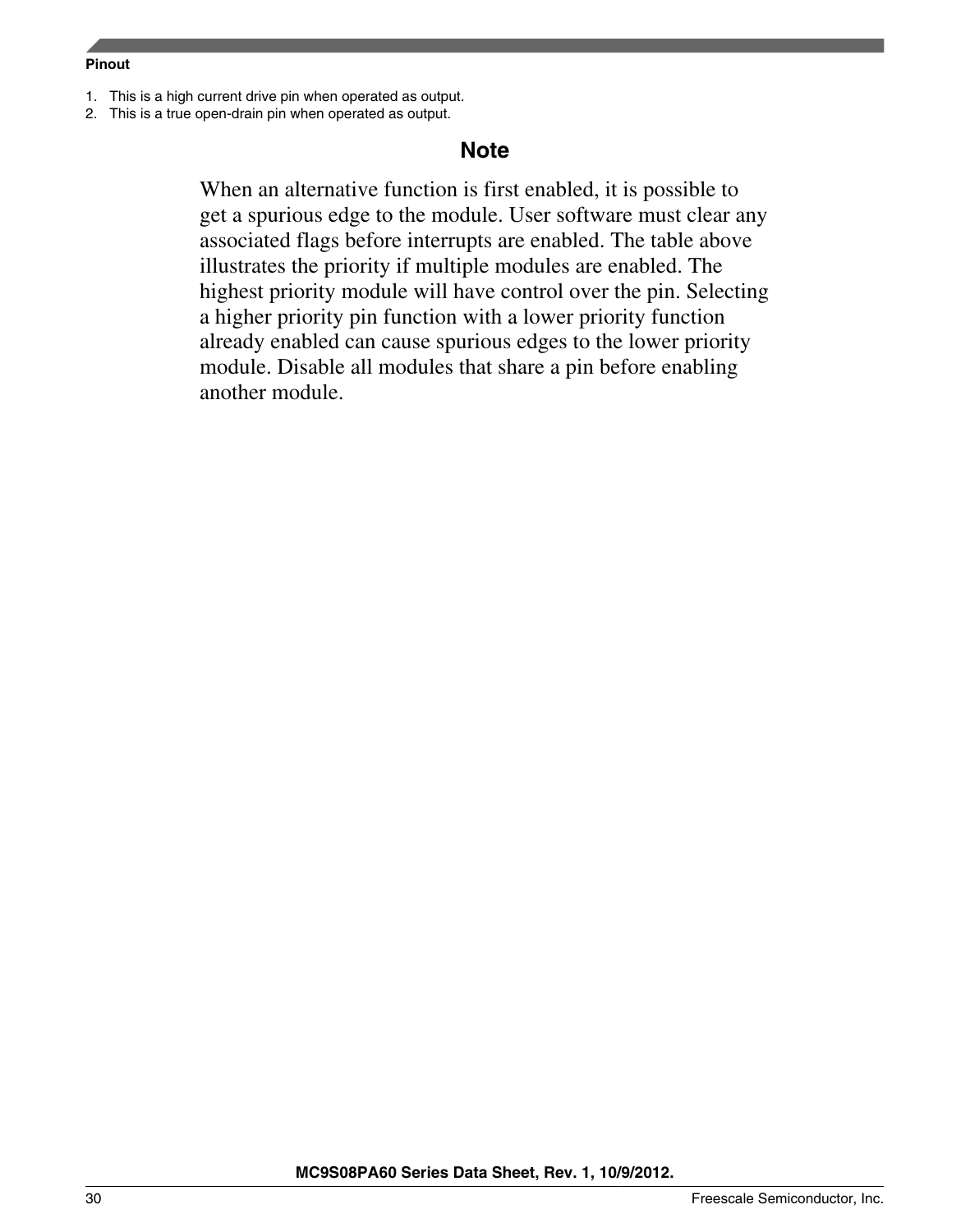### <span id="page-30-0"></span>**8.2 Device pin assignment**



2. True open drain pins

**Figure 17. MC9S08PA60 64-pin QFP and LQFP package**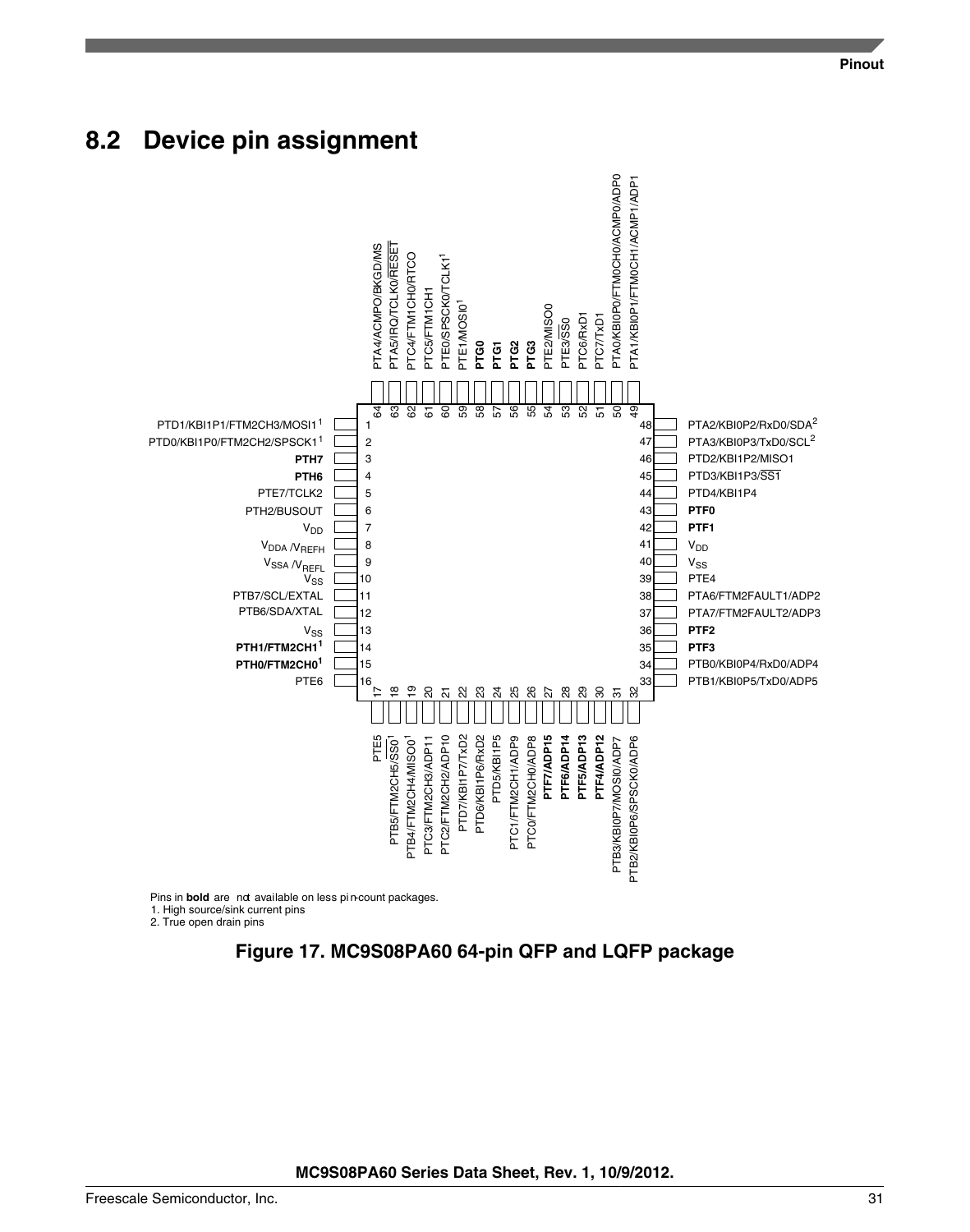

![](_page_31_Figure_2.jpeg)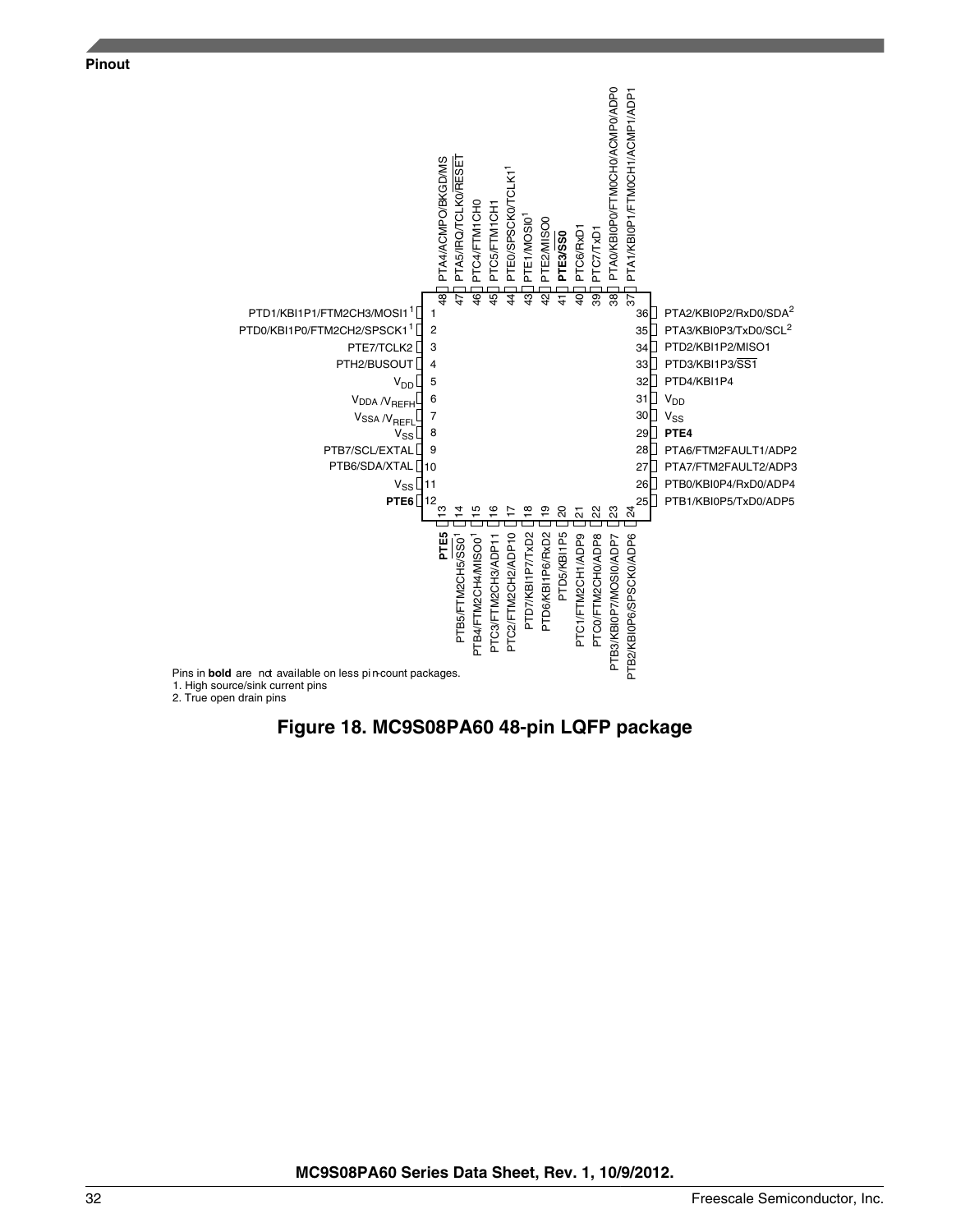![](_page_32_Figure_1.jpeg)

![](_page_32_Figure_2.jpeg)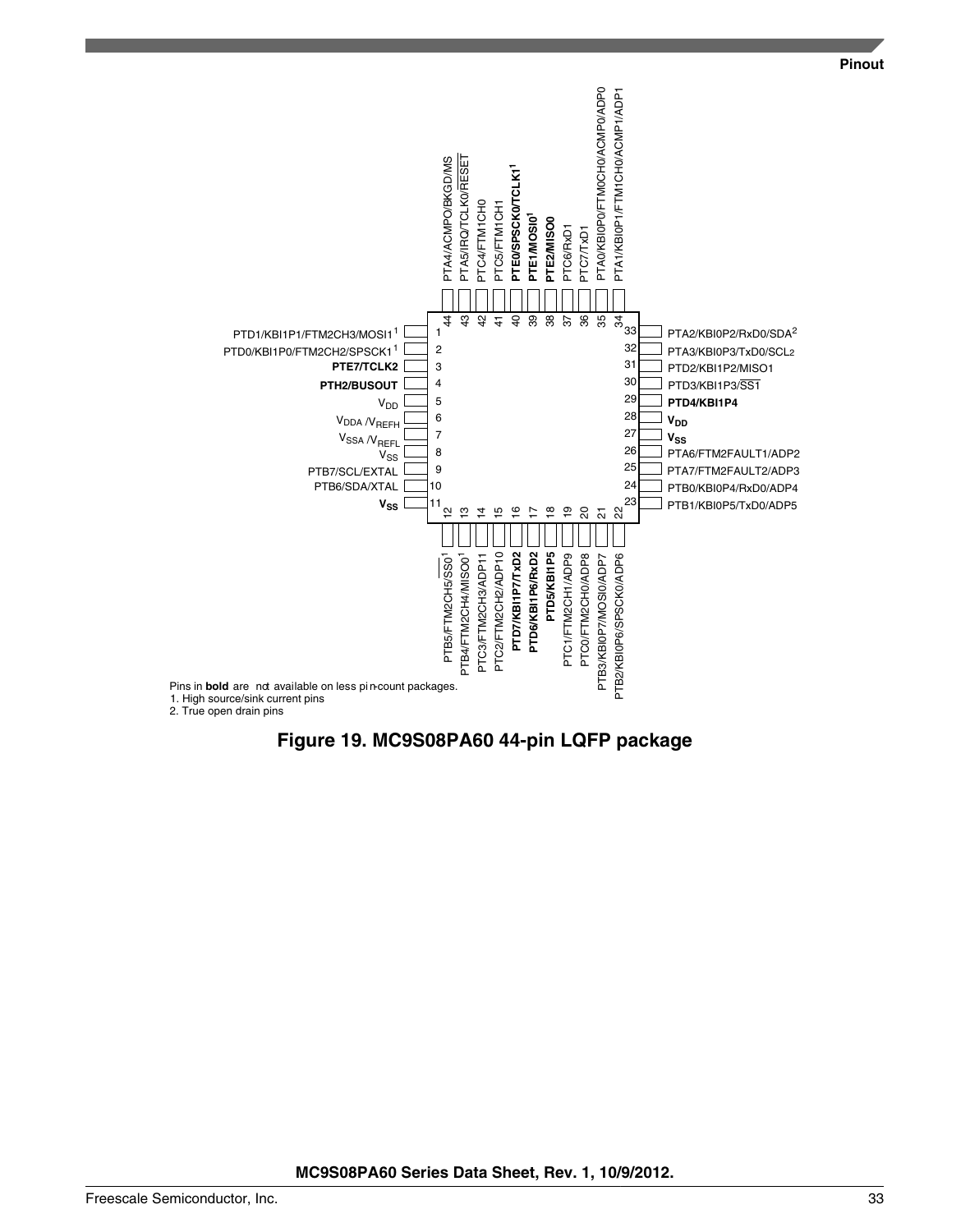<span id="page-33-0"></span>![](_page_33_Figure_0.jpeg)

# **9 Revision history**

The following table provides a revision history for this document.

|  |  | Table 17. Revision history |  |
|--|--|----------------------------|--|
|--|--|----------------------------|--|

| Rev. No. | Date    | <b>Substantial Changes</b> |
|----------|---------|----------------------------|
|          | 10/2012 | Initial public release     |